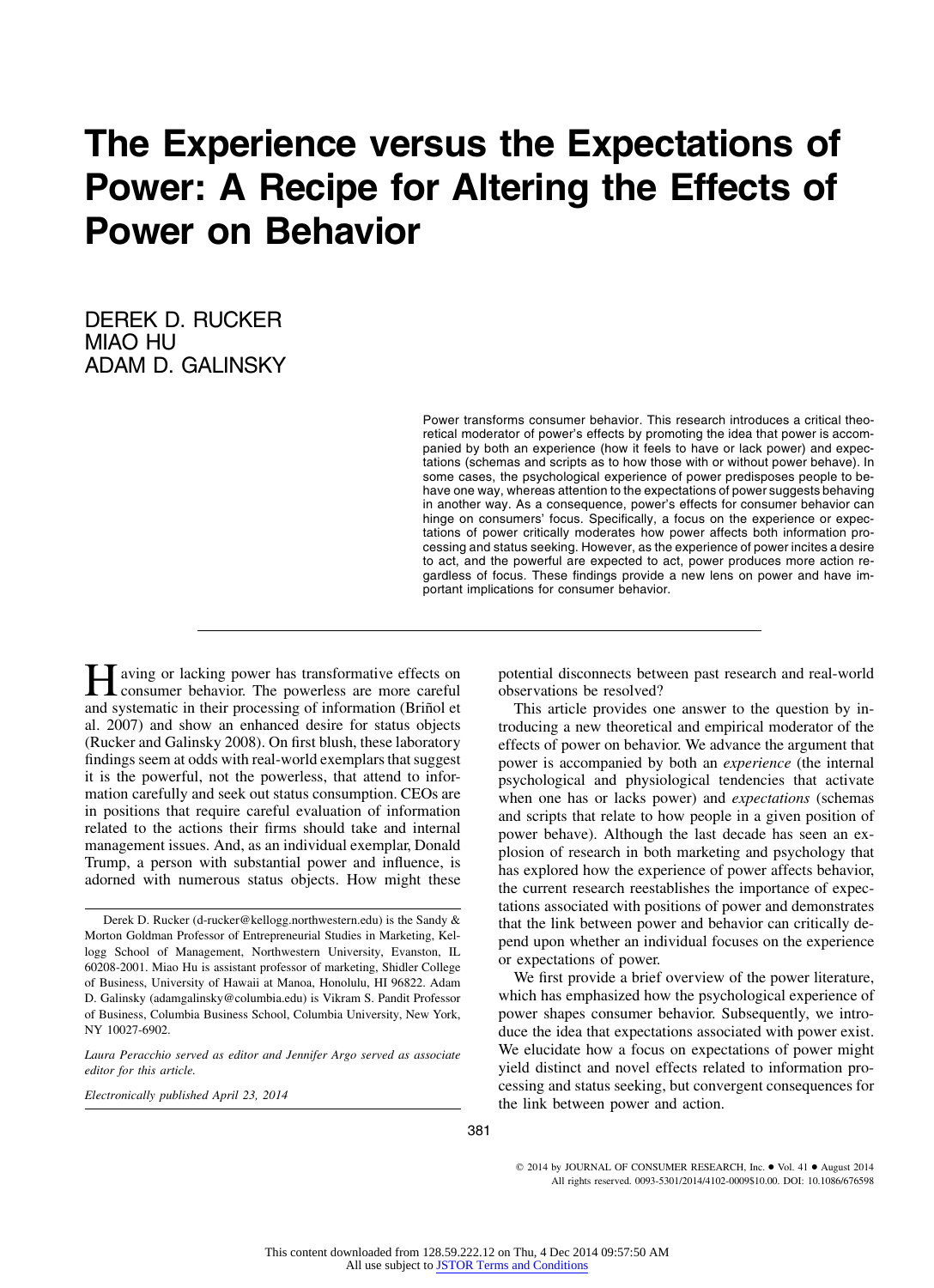#### **POWER**

Defined as asymmetric control over valued resources in social relations (Magee and Galinsky 2008; Thibaut and Kelley 1959), the definition of power contains two central features. First, power is a social construct, involving a relationship between two or more individuals. Second, power is hierarchical in that one person has more control over a valued resource than another person or persons. By creating a rankordering collection of individuals, power serves as a social tool to structure and organize individuals and groups.

Research has established that power has influential effects on thought, perception, and behavior more generally (see Galinsky, Rucker, and Magee 2014 for a review) and consumer thought, perception, and behavior more specifically (see Rucker, Galinsky, and Dubois 2012 for a review). Importantly, power is not merely a structural variable but a psychological one—one can feel powerful or powerless independent of one's structural position. For example, recalling a past episode in which they felt powerful or powerless altered people's sense of power (Galinsky et al. 2014). Within the consumer domain, having power produces a variety of effects ranging from consumers' perceived control over inanimate objects (Kim and McGill 2011), perceptions of price unfairness (Jin, He, and Zhang 2014), and preferences for large versus small objects offered in an assortment (Dubois, Rucker, and Galinsky 2012).

# **POWER AS A PSYCHOLOGICAL EXPERIENCE**

Several papers have linked the effects of power on behavior via the experiential feeling that accompanies feeling powerful versus powerless. By experience, we refer to the internal psychological or physiological effects power has on how a consumer feels. We next summarize three prominent effects power has on consumer behavior based on its psychological substrates.

The experience of having power makes one feel confident and optimistic, whereas lacking power makes one feel doubtful and uncertain (Anderson and Galinsky 2006; Briñol et al. 2007). In addition, power serves to make people feel as if they are in greater control of their environment (Inesi et al. 2011). Because of these internal experiences related to confidence versus doubt, high power leads to less information processing than low power. For example, Briñol et al. (2007) manipulated power and then exposed participants to an advertisement for a new cell phone containing either strong or weak arguments, a classic measure of information processing. Briñol et al. found participants' attitudes were less influenced by argument quality when they were in a state of high power compared with low power, suggesting that feelings of confidence versus doubt spilled over to influence information processing. Other research has found that the powerful rejected others' advice and opinions (Galinsky et al. 2008; See et al. 2011; Tost, Gino, and Larrick 2012) and gave less attention to others' emotions (Galinsky et al. 2006).

A second line of research suggests low power is generally viewed as a psychological experience that is aversive and undesirable. Put differently, people typically do not feel good about lacking power. In contrast, having power increases subjective well-being (Kifer et al. 2013). As a consequence of low power being an uncomfortable state, the powerless have been found to seek out, acquire, or display power in some form (Horwitz 1958; Rucker and Galinsky 2008; Worchel, Arnold, and Harrison 1978). Because status is associated with power (see Magee and Galinsky 2008), people who lack power may evince increased interest in purchasing and conspicuously displaying high-status goods (Dubois, Rucker, and Galinsky 2010; Rucker and Galinsky 2008, 2009). Rucker and Galinsky (2008) found that those who lacked power were willing to pay more for a framed portrait of a university landmark, but only when the object was described as being scarce and possessing status.

A third effort to understand the psychological experience of power has examined the link between power and action. Galinsky, Gruenfeld and Magee (2003) suggested that power predisposes individuals towards a psychological state of action readiness. Specifically, power imbues people with a sense of agency and control that puts their mind in a state to take action (see Jiang, Zhan, and Rucker, forthcoming). As an illustration, Galinsky et al. (2003) found that the powerful were more likely to take action in the form of requesting another card in a blackjack hand. Possessing power also increased the likelihood of negotiating for a better offer (Magee, Galinsky, and Gruenfeld 2007). Fast et al. (2009) found evidence that a power-induced sense of control mediated the relationship between power and action. In other words, powerful people take more assertive action because they psychologically experience a heightened sense of control.

The previous examples suggest that states of power or powerlessness produce a psychological experience that affects a wide variety of behaviors. Power makes consumers feel more confident, secure, and in control, whereas powerlessness provokes an undesirable state of doubt, insecurity, and a lack of control that people are motivated to assuage.

### **THE EXPECTATIONS OF POWER**

The previously described research is part of a large body of work on how the internal experience of power affects behavior. However, the possession of power is not accompanied only by an internal experience. People often observe how the powerful and the powerless behave. For example, those with power are often seen to be in the possession of more status objects than those without power (Veblen 1899). Bosses are typically seen making important decisions and giving orders, whereas employees are observed to follow and obey those orders (Sande, Ellard, and Ross 1986). Because people observe the behavior of others, they may come to hold a variety of expectations for the roles tied to different levels of power. Indeed, hierarchies likely have such prominence in our social world because they provide clear rules or guidelines for how people behave based on their level of power (Magee and Galinsky 2008). We propose that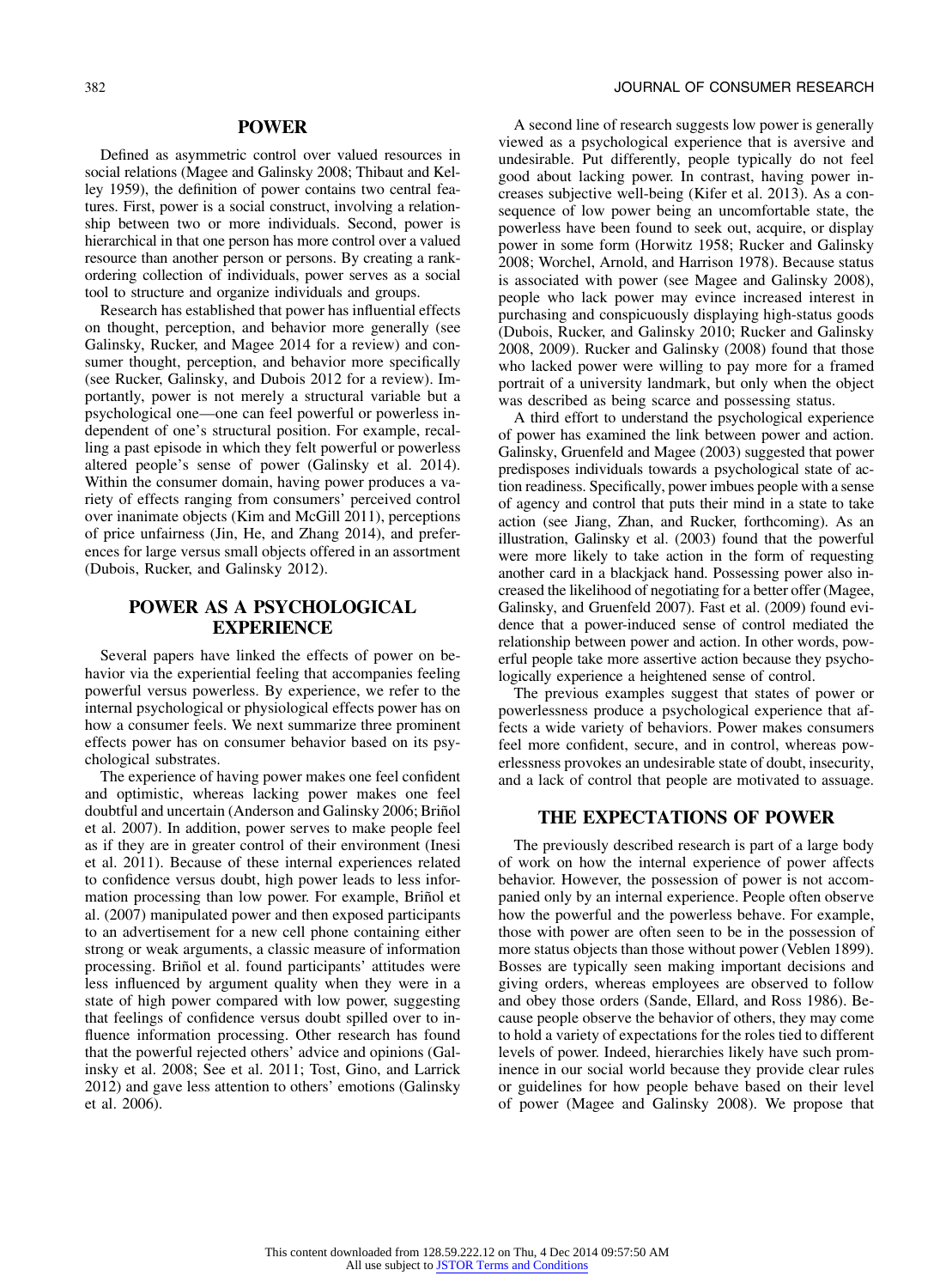through the observation of other's behavior, consumers come to hold beliefs or expectations tied to the behavior that is enacted by the powerful and powerless.

We formally define the *expectations* of power as the cognitive associations or schemas people have regarding how people behave based on their position of power. As cognitive associations, expectations may be linked to both shared stereotypes about the behavior of the powerful or powerless as well as an individual's own idiosyncratic associations with how the powerful or powerless behave. Contrasting expectations of power against the experience of power, expectations of power reflect organized knowledge structures and beliefs about how people should behave based on a role whereas the experience of power refers to the internal psychological state of how one feels. Importantly, as observers do not see the internal states of those with power, but only observe external behavior, it is possible that people can form expectations as to how the powerful behave that differ from the behavior an internal focus on one's power produces. As a consequence, for the same individual, focusing on the experience of power may produce a given set of effects, whereas focusing on expectations of power may sometimes elicit different behavior.

Initial support for the idea that expectations of power may guide behavior can be found in behavioral priming research. For example, research has shown that cognitively priming the concept of politeness or rudeness led people to act in a more polite or rude fashion, respectively (Bargh, Chen, and Burrows 1996). The core idea is that the activation of schemas leads to a spreading activation of constructs that can nudge people's behavior in a manner consistent with those schemas. Thus, people can behave in a manner consistent with the cognitive associations tied to a particular construct or role because those schemas become more accessible in one's mind. Of relevance to power, in the seminal Stanford prison experiment, Zimbardo (1973, 1974) suggested that those in positions of power, the guards, conformed to behavior consistent with their role. For example, the guards acted as authorities and treated the prisoners as lesser human beings. However, in Zimbardo's work it is impossible to disentangle whether the behavioral effects of power were specifically due to the expectations and cognitive associations to the role or the psychological experience people felt.

If power can lead people to ascribe to expectations associated with power, this activation could lead to divergent effects from those currently in the literature based on whether the schemas and scripts people hold for the role of power converge or diverge with what the internal psychological experience of power signals to individuals. In particular, in considering the three previous power findings reviewed that relate power to information processing, status seeking, and action, it seems like an activation of expectations or schemas of power could produce divergent outcomes for information processing and status seeking, but convergent outcomes for action. Because the internal experience of powerless is wrought with uncertainty and a state people often wish to alleviate, low power leads to

greater information processing and a desire for status. In contrast, when it comes to the expectations people hold by observing others, it is the powerful who often have control over important decisions, whereas the powerless do not (Sande et al. 1986), which people may infer requires careful processing. With regard to status consumption, it is the powerful, not the powerless, who are likely to be observed to be in the possession of status objects. In fact, Veblen (1899) viewed conspicuous consumption and status consumption arising as a tool for the rich to signal their rank in society. And, the very idea that status is a signal of power is why people have postulated that low power people seek status (e.g., Charles, Hurst, and Roussanov 2009; Rucker and Galinsky 2008).

In contrast, with regard to action, a focus on the internal experience produces a psychological readiness to act (Galinsky et al. 2003). In addition, the observation of the powerful and powerless typically reveals that it is the powerful, such as leaders, who take action and are assertive (Ames and Flynn 2007). As a consequence, with regard to action, the activation of schemas or scripts related to power may produce a very similar outcome as is produced were one to focus on the internal experience of power.

# **FOCUSING ON THE EXPERIENCE VERSUS EXPECTATIONS OF POWER**

Based on the idea that power might impact behavior via either the psychological experience it imparts on individuals or the specific schemas it activates, we offer the core proposition that the effects of power can hinge on whether people are focused on the experience or expectations tied to power. That is, people can focus on how an experience of power makes them feel and how they should respond based on those feelings, or it can focus them on the expected behavior based on their prior observations of the powerless and powerful. Although not developed within the power literature, other research has shown that people can focus on different elements surrounding a psychological state. For instance, in work on emotions, Labroo and Rucker (2010) found that people in a negative emotional state (e.g., sadness) could focus on either the experience of the emotion itself (i.e., how it felt to be sad) or on the cause of the emotion (i.e., what produced the emotion). When individuals were focused on the experience of sadness they preferred vacation destinations associated with happiness, presumably because happiness would reduce their sadness. However, when focused on the cause of their negative state (i.e., the event that made them feel sad), participants did not prefer vacation destinations associated with happiness, presumably because when focused on the actual cause of their emotion, vacation destinations that were irrelevant to the solution carried no special significance.

We propose that people can focus on either the experience or expectations of power. That is, when in a state of power individuals can be directed towards a more internal focus of "how they feel" or a more external focus of "the schemas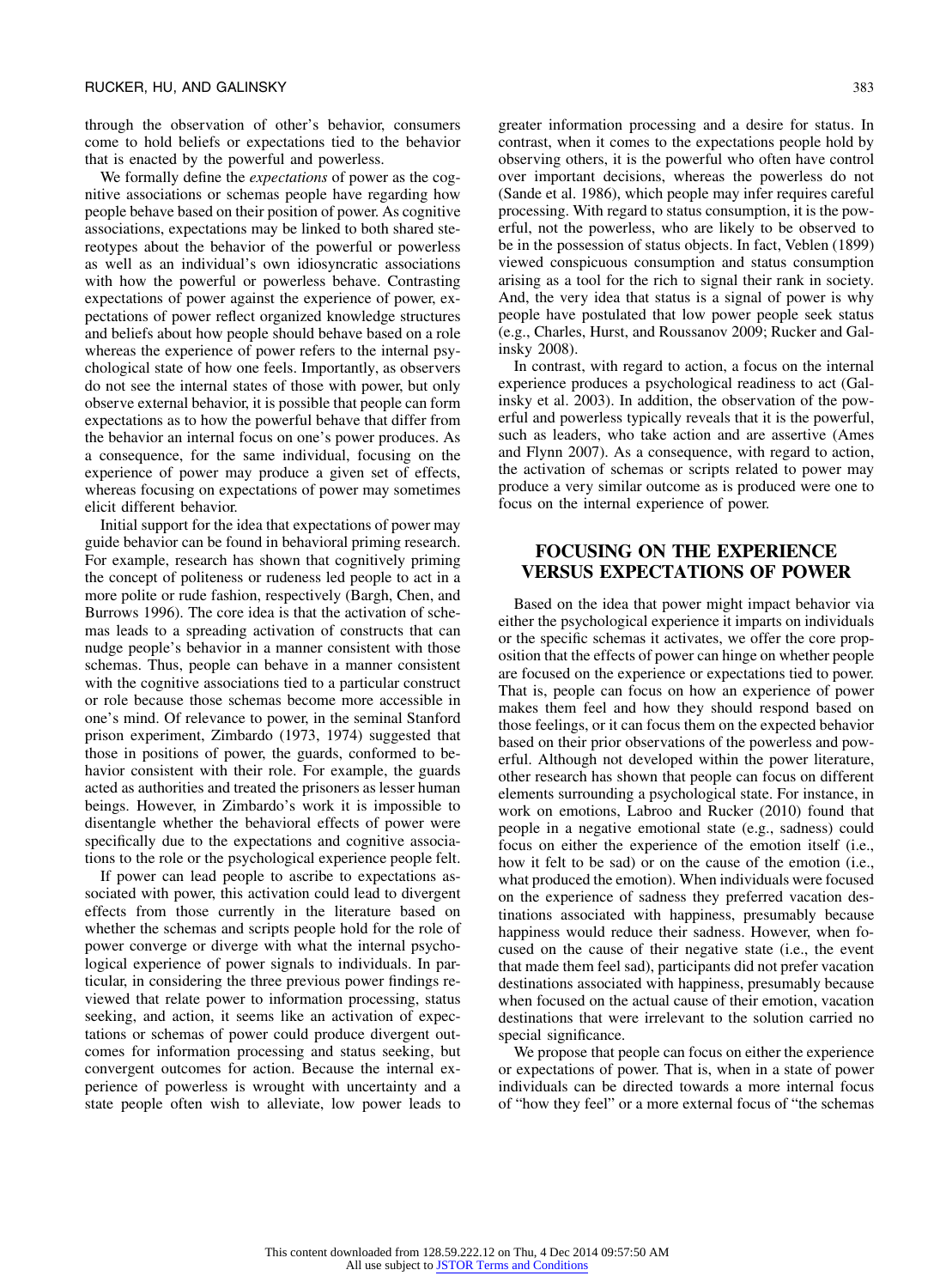and scripts dictated by their relative power." We propose that, when focused on expectations of power, people may act in accordance with the accessible scripts and schemas they have for how those with or without power behave. Based on the idea that the powerful, not the powerless, are expected to make important decisions and possess status, we suggest that an expectations focus will lead them to engage in such behavior.

Formally, we put forth the following set of hypotheses. First, with respect to information processing we propose:

- **H1a**: When focused on the experience of power, states of low power will lead people to process information more carefully than states of high power.
- **H1b**: When focused on expectations of power, states of high power will lead people to process information more carefully than states of low power.

Second, with regard to desire for status objects, we propose the following:

- **H2a**: When focused on the experience of power, states of low power will lead people to show a stronger preference for status products than states of high power.
- **H2b**: When focused on expectations of power, states of high power will lead people to show a stronger preference for status products than states of low power.

Importantly, in the case of action, the experience and expectations of power lead to similar predictions (see table 1 for a summary of predictions). That is, a focus on expectations should lead to the activation of behavioral scripts that the powerful should take action, producing a similar outcome compared with focusing on the internal state. Formally:

**H3**: Regardless of whether focused on the experience or expectations of power, states of high power will lead people to show a greater tendency to take action than states of low power.

## **OVERVIEW OF EXPERIMENTS**

We conducted a pretest and five experiments to test our hypotheses that a focus on the experience versus expectations of power alters the consequences of power. We first conducted a pretest to document expectations tethered to those who possess or lack power regarding different behaviors. Subsequently, we utilized two different manipulations of power to demonstrate that divergent effects of the experience versus expectations of power occurred regardless of whether the power manipulation involved episodic recall or imagined role assignment. In experiments 1a and 1b we examined the effects of the experience- versus expectations focus on information processing. Experiments 2a and 2b focused on status consumption. In each of these experiments we predicted that a focus on expectations of power would show the opposite pattern compared with a focus on the experience of power. Experiment 3 explored the effects of focus on action and predicted that both the experience and expectations of power would lead to more action, suggesting a focus on expectations does not reverse any effect of power but leads people to behave in a manner consistent with the schemas tied to their relative power.

# **PRETEST**

We conducted a pretest that examined the associations people had with power. Specifically, we focused on the three domains of interest previously reviewed: information processing, status consumption, and action. To assess people's expectations participants were recruited from a national online subject pool using Amazon's Mturk  $(N = 90, 66$  female). Participants were randomly assigned into one of two conditions, in which they were asked about their expectations for either high- or low-power individuals. To assess expectations regarding information processing, participants were asked whether high- (or low-) power individuals "Process information at hand more thoughtfully and carefully," and "Pay more attention and give due diligence to critical information"  $(r = .76)$ . To assess expectations regarding status consumption, participants indicated agreement with the statements that high- (or low-) power individuals "Own

#### **TABLE 1**

PEOPLE'S EXPECTATIONS FOR HOW THE POWERFUL VERSUS POWERLESS BEHAVE COMPARED WITH PAST FINDINGS IN THE LITERATURE

| Behavior                                    | Past empirical findings                                                                                       | Participants' reported expectations                                | Prediction of expectations focus                 |
|---------------------------------------------|---------------------------------------------------------------------------------------------------------------|--------------------------------------------------------------------|--------------------------------------------------|
| Power and information<br>processing         | Powerless people process infor-<br>mation more deeply (Briñol et<br>al. 2007)                                 | Powerful people expected to pro-<br>cess information more deeply   | Opposite prediction relative to<br>past research |
| Power and preference for<br>status products | Powerless people have a higher<br>willingness to purchase status<br>goods (Rucker and Galinsky<br>2008, 2009) | Powerful people expected to pur-<br>chase and possess status goods | Opposite prediction relative to<br>past research |
| Power and taking action                     | Powerful people are more likely<br>to take action (Galinsky et al.<br>2003)                                   | Powerful people expected to take<br>action                         | Same as past research                            |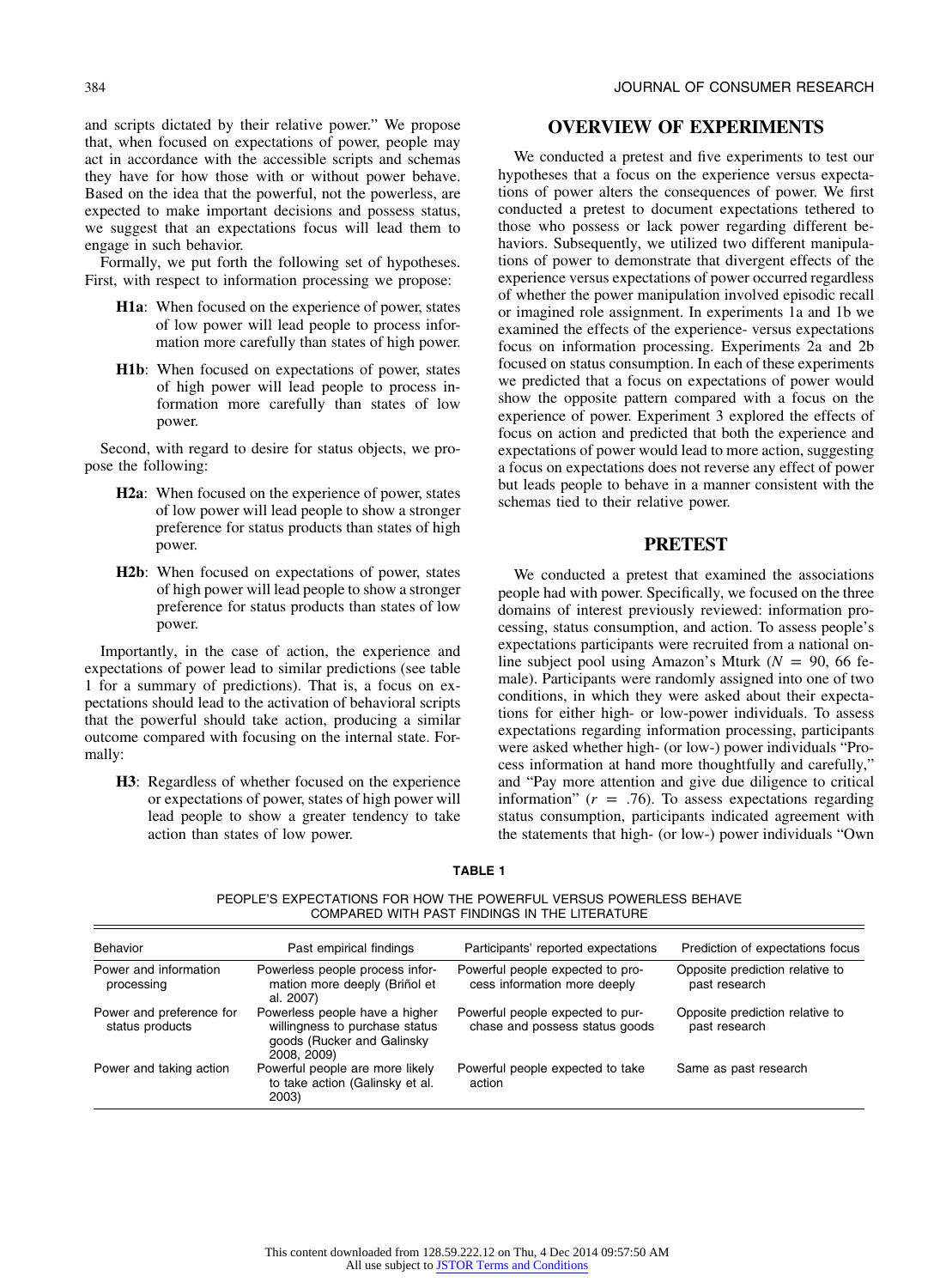possessions associated with status," and "Purchase products that have status-related associations"  $(r = .77)$ . Finally, to assess expectations regarding action, participants indicated agreement with the statements that high- (or low-) power individuals were "More likely to take action," and "More likely to get things done"  $(r = .81)$ . All items were assessed on 7-point Likert scales where 1 was labeled as "Definitely not consistent" and 7 was labeled as "Definitely consistent."

Empirically supporting the propositions in table 1, participants expected the powerful to be more likely to process information carefully  $(M = 5.07; SD = 1.32)$  than the powerless (*M* = 3.82; SD = 1.44,  $F(1, 88) = 18.27$ ,  $p <$ .001,  $\eta_p^2 = .17$ ). In addition, participants expected powerful people to be more likely to possess and purchase status objects ( $M = 5.24$ ; SD = 1.36) compared with powerless people (*M* = 4.44; SD = 1.55,  $F(1, 88) = 6.80, p = .01$ ,  $\eta_p^2 = .07$ ). Finally, participants expected powerful people to be more likely to take action ( $M = 5.64$ ; SD = 1.22) compared with powerless people  $(M = 3.43; SD = 1.49)$ ,  $F(1, 88) = 59.17, p < .001, \eta_p^2 = .40$ .

These findings demonstrate that people expect the powerful to process information more carefully, to buy statusbased objects, and to take action. The first two of these effects run counter to the literature on the experience of power, whereas the last is consistent. Although beyond the scope of the pretest and current work, future research could examine the specific antecedents that lead people to hold these expectations in the first place. For example, it could be that people often observe the powerful acting, which gives rise to the belief they will take action. We turn next to five experiments that explore how a focus on the experience versus expectations of power systematically affects behavior.

# **EXPERIMENTS 1A AND 1B: POWER AND INFORMATION PROCESSING**

Experiments 1a and 1b examined hypotheses 1a and 1b. Specifically, we tested whether focusing individuals in a low- or high-power state on expectations of power would reverse the effect of power on information processing found by Briñol et al. (2007). A foundational method for establishing depth of information processing is the discrimination between weak and strong arguments. If people are carefully processing information, the quality of arguments should affect how persuaded they are (Briñol et al. 2007; Maheswaran and Chaiken 1991; Petty and Cacioppo 1986).

Experiments 1a and 1b are conceptually similar as both examined how a focus on the experience or expectations of power affects information processing. Furthermore, both experiments used the tendency to discriminate between weak and strong arguments as a measure of information processing. The experiments differed in their manipulations of power and whether the strong-weak distinction was manipulated within or between subjects. Experiment 1a manipulated power with an episodic recall task and measured participants' ability to discriminate between two job candidates

read in sequence (i.e., within-task discrimination). Experiment 1b manipulated power via an imagined-role assignment task and looked at discrimination based on presenting weak versus strong arguments between conditions (i.e., between-task discrimination). By using two different operationalizations of power, information processing, and context, we sought to establish the generalizability of our novel predictions.

#### **EXPERIMENT 1A**

#### Participants and Design

One hundred and forty-eight undergraduate students (86 female) from Northwestern University were recruited to participate in this lab study in exchange for monetary compensation. Participants were randomly assigned to a 2 (power: high vs. low)  $\times$  2 (focus: experience vs. expectations) between-subject design. There was no significant effect of gender of participants in this experiment or any of the remaining experiments (all  $p \geq .21$ ). Therefore, participant gender is not discussed further.

#### Procedure

Participants first completed a series of tasks designed to manipulate both their power and their focus on the experience or expectations for that power state. The cover story portrayed the task as examining participants' use of language and choice of words when facing different events and scenarios in life. After this task, participants were directed to an ostensibly unrelated task that involved reading and evaluating two job candidates for a chef position. One profile was designed to be stronger than the other. Specifically, the "weak" profile was presented first and described a chef with modest qualifications. In contrast, the "strong" profile was presented second and described a chef with superior qualifications. All participants read both profiles, with the weak profile presented first followed by the strong profile (see app. A for profiles).

The "strong" chef profile was rated as the superior candidate in a pretest in which people were asked to pay attention and critically assess the profiles ( $M = 5.85$ ; SD = 1.22 vs.  $M = 3.46$ ; SD = 2.03,  $F(1, 140) = 75.00, p <$ .001,  $\eta_p^2 = .46$ ). Thus, under conditions of careful information processing, the "weak" chef profile should be less preferred than the "strong" chef profile.

#### Independent Variables

*Power.* Adapted from Galinsky et al. (2003), the power manipulation consisted of an episodic recall task that asked participants to recall an event in which either they had power over someone else or someone else had power over them. The recall task had been demonstrated in multiple articles to successfully manipulate participants' level of psychological power and not other constructs such as mood (e.g.,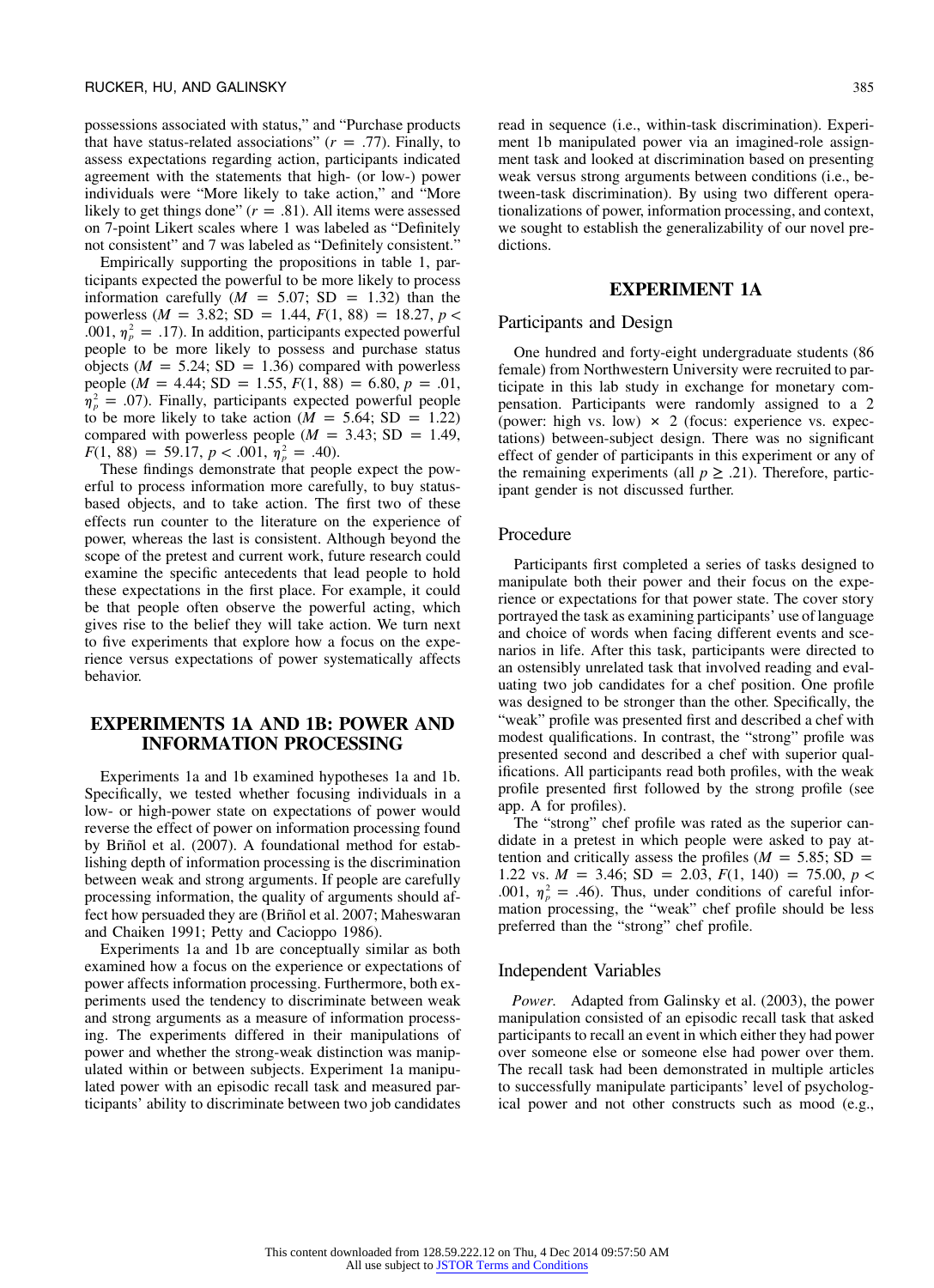Dubois et al. 2010; Kim and McGill 2011; Rucker and Galinsky 2008).

*Focus.* This original recall task was modified to focus participants on the experience of power or expectations tied to power. In the *experience conditions*, prior to describing what happened in the event, participants were first asked to "write down your relationship with the person who you had power over (who had power over you)," and then asked to describe "what happened during the incident and how you felt during the incident." In the *expectations conditions*, participants were first asked to "write down the name or title of the role you held" and they were then asked to "describe what other people generally expect from someone in this role or similar roles and the stereotypes associated with this role." Thus, the experience focus pushed participants to their own internal state and how they felt, whereas the expectations focus pushed participants to consider the schemas and role associations.

In the expectations conditions we chose to focus people on what others expected from them for two reasons. First, if we focused individuals on how they thought they should behave or act it is possible they may have consulted how they felt in that situation and became internally focused on the experience. That is, a self-focus may have made it difficult to disentangle an emphasis on the experience versus expectations associated with power. Second, people's expectations for how they should behave may vary more from person to person than how people expect those in general to behave. Indeed, our earlier pretest focused on naïve theories about how people behave in general, but any given individual may believe he or she should behave differently. Thus, our manipulation utilizing others' expectations towards the role allowed us to focus on the shared schemas in our initial examination of whether an expectations focus would change the link between power and consumer behavior.

We pretested the modified recall manipulations to establish that both focus manipulations equally affected a sense of power as well as their respective focus. Specifically, 80 participants completed the same manipulations from the main experiment and were asked "How powerful did you feel when completing the recall task" on a slider scale anchored from 1 to 100 with 1 labeled as "Not powerful at all" and 100 labeled as "Very powerful." When focused on the experience of power, participants in the high-power condition ( $M = 77.90$ ; SD = 18.58) felt more powerful compared with participants in the low-power condition  $(M =$ 58.75; SD = 25.25,  $p = .01$ ). Similarly, when focused on expectations of power, participants in the high-power condition  $(M = 81.41; SD = 16.64)$  felt more powerful compared with participants in the low-power condition ( $M = 63.70$ ; SD = 24.51,  $p = .01$ ). Importantly, there was no interaction effect or a main effect of focus on power (all  $F < 1$ ).

A coder blind to condition was instructed to rate each response to the extent to which the response emphasized how the person felt and their internal experience in the situation. The coder was instructed to use a 7-point scale where 0 was labeled as "Not at all focused on the experience" and 6 was labeled as "Very much focused on the experience." In addition, the coder was instructed to code the extent to which the response emphasized how others expected or anticipated the participant to behave in the situation. This item was also completed on a 7-point scale where 0 was labeled as "Not at all focused on the expectations" and 6 was labeled as "Very much focused on the expectations." Thus, the coder was instructed to code the essays on a simple core distinction of whether the essay contained content related to how an individual felt in the situation or content related to how they were expected to behave.

Sample responses coded high on the experience and low on expectations were "I spoke with several coworkers wanting a raise and promotion to manager but my boss continually rejected my requests. I felt angry and quit" (low power condition) and "I was giving a written test for him. I felt as if I were the master of my subject" (high power condition). Sample responses coded high on expectations and low on the experience were, "The teachers expect us students to be punctual, well mannered and studious" (low power condition), and "Expect organizational skills and leadership abilities such as problem solving and a certain amount of authority is needed to maintain the respect of colleagues" (high power condition).

Responses in the high-power conditions ( $M = 4.62$ ; SD  $= 1.44$ ) were also judged by the coder as more powerful compared with responses in the low-power conditions  $(M =$ 2.07; SD = 1.32,  $p < .001$ ), and this outcome was not moderated by focus  $(F < 1)$ . Also, the written responses for participants in the experience-focused conditions were judged by the coder as more focused on experience  $(M =$ 2.89;  $SD = 2.38$ ) compared with the expectations-focused conditions ( $M = 0.52$ ; SD = 0.90,  $t(78) = 37.19$ ,  $p <$ .001). In contrast, the written responses for participants in the expectations-focused conditions were judged by the coder as more focused on expectations ( $M = 5.32$ ; SD = 1.18) compared with the experience-focused conditions (*M*  $p = 1.53$ ; SD = 1.66,  $t(78) = 141.76$ ,  $p < .001$ ).

### Dependent Variables

After reading each profile, participants were asked how suitable they felt each candidate was for the job on a 7 point Likert scale. We subtracted participants' evaluation of the "weak" candidate from the "strong" candidate to create a difference score. This difference score served as our measure of the depth of information processing. A more positive difference score meant participants were better able to differentiate the superior profile from the weaker profile.

#### Results and Discussion

For all experiments, participants who did not successfully complete the power and focus manipulation tasks (i.e., blank or unintelligible written responses), if any, were excluded prior to any analyses. A significant power  $\times$  focus interaction was found on the difference score  $(F(1, 144) = 12.84$ ,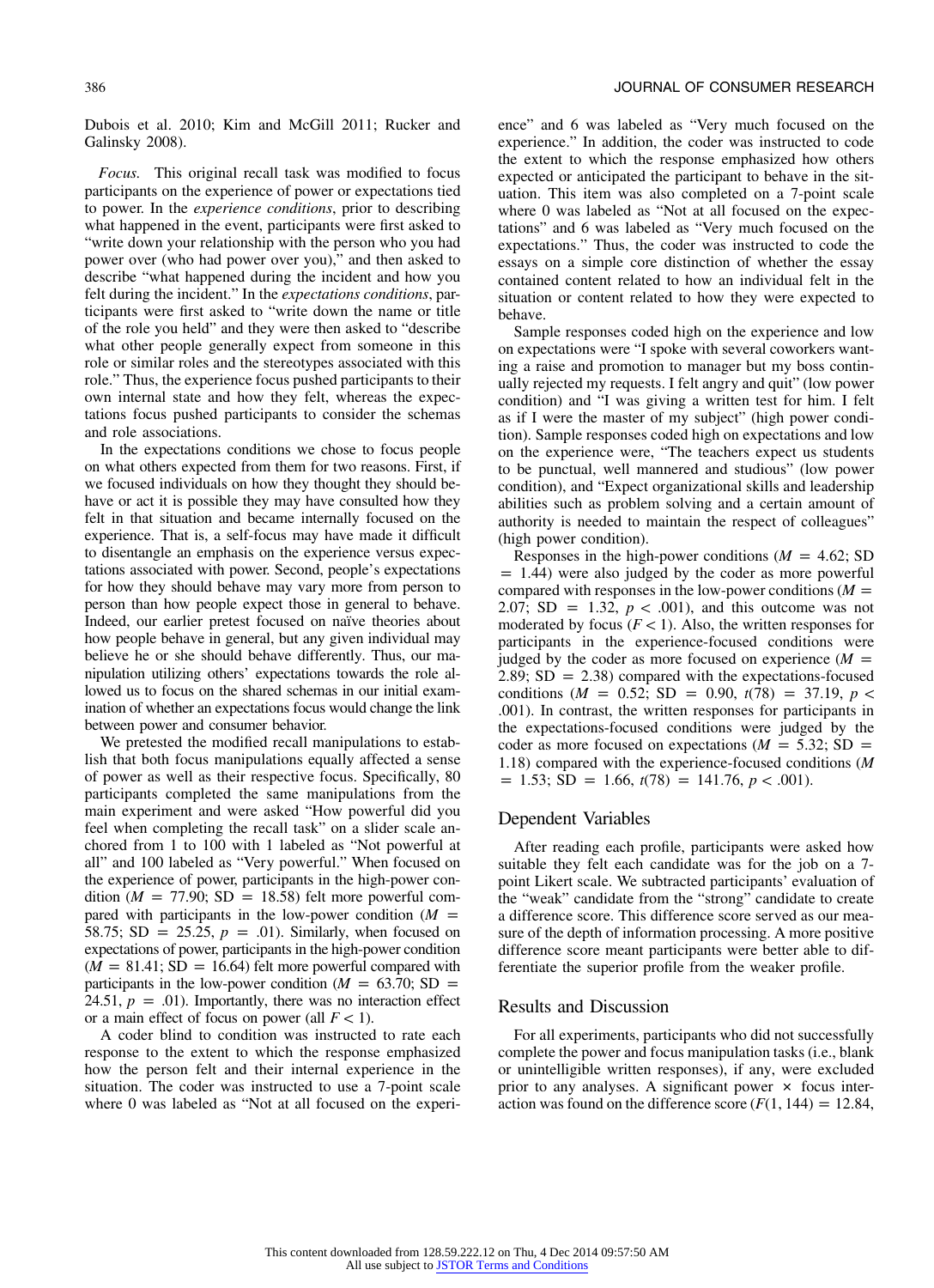$p < .001$ ,  $\eta_p^2 = .08$ ). When focused on the experience of power, low-power participants showed greater discrimination ( $M = 2.17$ ; SD = 1.78) compared with high-power participants ( $M = 1.16$ ; SD = 1.82,  $F(1, 144) = 6.88$ , *p*  $p = .01, \eta_p^2 = .07$ ). In contrast, when focused on expectations of power, high-power participants ( $M = 2.31$ ; SD = 1.56) displayed greater discrimination compared with low-power participants ( $M = 1.39$ ; SD = 1.62,  $F(1, 144) = 5.03$ , *p*  $p = .03$ ,  $\eta_p^2 = .08$ ). These findings support both hypotheses 1a and 1b.

Means for the separate evaluations of the weak and strong chef profiles are shown in table 2. Interestingly, the results indicate that most of the differences in elaboration occurred with the weak chef profile compared to the strong chef profile. Such an asymmetry may be a result of the weak message being presented first, which may have led to either enhanced elaboration of the strong message for everyone, or a relative acceptance of the second chef given all attitudes for the weak chef condition were relatively unfavorable (i.e., below or near the scale midpoint). Nonetheless, in experiment 1b we manipulated argument quality between participants to avoid any sequential effects.

#### **EXPERIMENT 1B**

Experiment 1b was designed to conceptually replicate experiment 1a using a different manipulation of power, a different topic, a different population, and varying argument quality between participants.

#### Participants and Design

Two hundred and fifty participants (93 female, 2 missing) were recruited from Amazon's Mturk in exchange for a small monetary compensation. Participants were randomly assigned to a 2 (power: high vs. low)  $\times$  2 (focus: experience vs. expectations)  $\times$  2 (argument quality: strong vs. weak) between-subject design.

#### Procedure

We manipulated power and focus through a task that involved imagined roles. The cover story stated that the task was designed to assess the perceptions people hold towards different roles in life. After the power and focus manipulation task, all participants evaluated a new snack as part of an ostensibly unrelated task. The description of the snack, Lengonia Bites, as well as the argument quality manipulation, was adapted from Wan et al. (2010). After reading the material participants were asked for their opinion of the product, thanked, and debriefed.

#### Independent Variables

*Power.* Participants were told to imagine themselves either as a boss or an employee of a company while reading a description of that role (see Dubois et al. 2010; Rucker et al. 2012). Specifically, participants assigned to the *highpower conditions* read:

"As a boss, you are in charge of directing your subordinates in creating different products and managing work teams. You decide how to structure the process of creating products and the standards by which the work done by your employees is to be evaluated. As the boss, you have complete control over the instructions you give your employees. In addition, you also evaluate the employees at the end of each month in a private questionnaire; that is, the employees never see your evaluation. The employees have no opportunity to evaluate you."

In contrast, participants assigned to the *low-power conditions* read:

"As an employee, you are responsible for carrying out the orders of the boss in creating different products. The boss decides how to structure the process of creating these products and the standards by which your work is to be evaluated. As the employee, you must follow the instructions of the boss. In addition, you are evaluated by the boss each month, and this evaluation will be private; that is, you will not see your boss's evaluation of you. This evaluation will help determine the bonus reward you get. You have no opportunity to evaluate your boss."

*Focus.* After reading the description of their role, participants wrote about the role they were assigned. In the *experience conditions*, participants were asked to write about "what people in this role (boss or employee) would think and how they would feel." In the *expectations conditions*, participants wrote about "what other people generally expect from someone in this role (boss or employee)."

These manipulations were pretested on a separate group of participants ( $N = 89$ ). When focused on the experience

#### **TABLE 2**

PARTICIPANTS' EVALUATIONS OF THE STRONG AND WEAK CHEF PROFILES (EXPERIMENT 1A)

| Profile                                                       | High power                                       | Low power                                        |
|---------------------------------------------------------------|--------------------------------------------------|--------------------------------------------------|
| Weak chef:<br>Experience focus<br><b>Expectations focus</b>   | $M = 4.39$ ; SD = 1.72<br>$M = 3.14$ ; SD = 1.64 | $M = 3.12$ ; SD = 1.55<br>$M = 4.30$ : SD = 1.70 |
| Strong chef:<br>Experience focus<br><b>Expectations focus</b> | $M = 5.55$ : SD = 1.13<br>$M = 5.44$ : SD = 0.94 | $M = 5.26$ : SD = 1.15<br>$M = 5.70$ ; SD = 1.08 |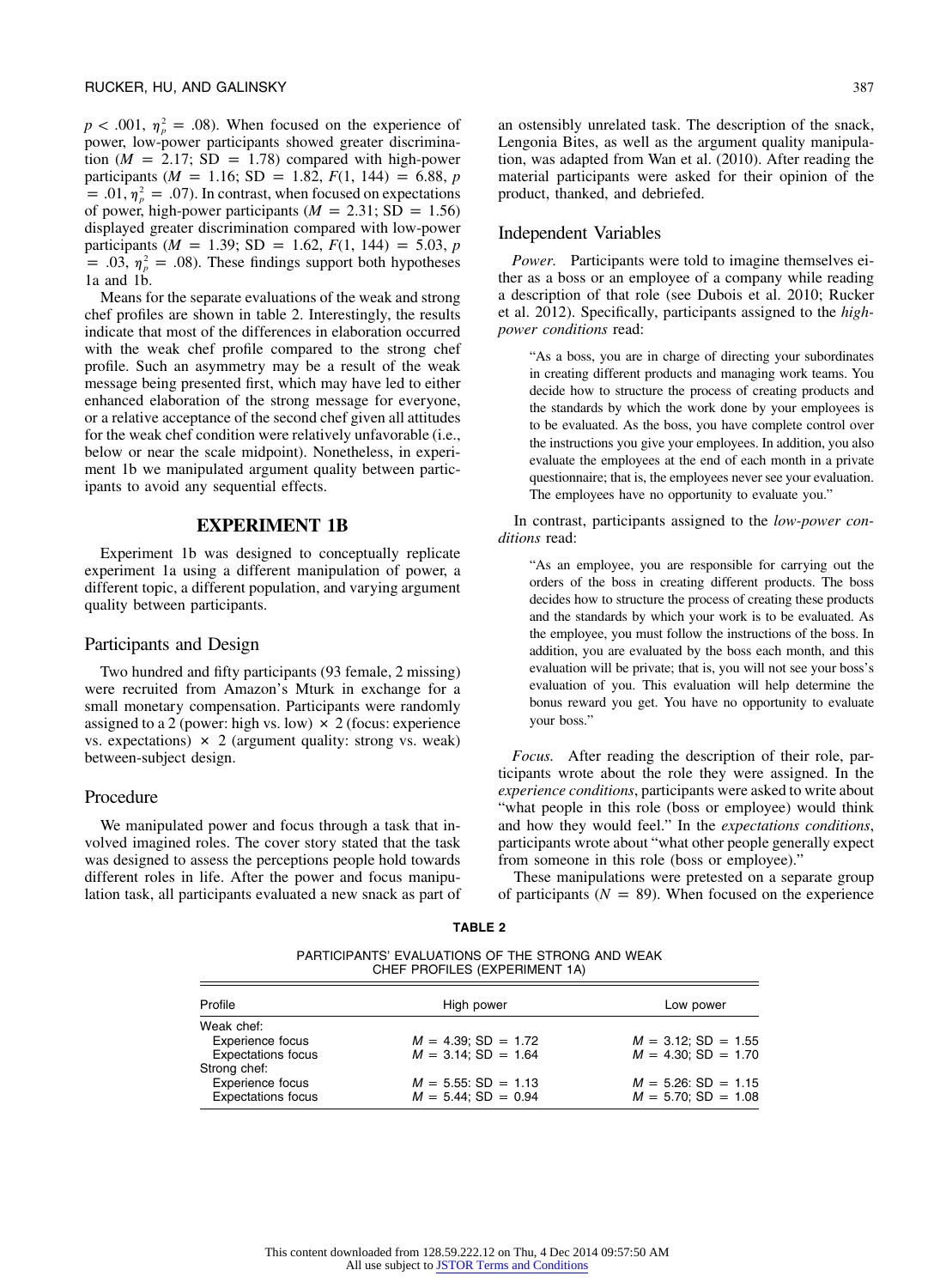of power, participants in the high-power condition  $(M =$ 79.31;  $SD = 20.97$ ) felt more powerful compared with participants in the low-power condition ( $M = 64.38$ ; SD = 27.51,  $p = .02$ ). Similarly, when focused on expectations of power, participants in the high-power condition  $(M =$ 78.77,  $SD = 21.78$  felt more powerful compared with participants in the low-power condition ( $M = 51.93$ ; SD = 29.02,  $p = .005$ ). The interaction between power and focus was not significant ( $p > .27$ ). A blind coder rated participants' written responses for how much power participants had and to what extent they focused on the experience or expectations of power using the same coding scheme as in the pretest in experiment 1a. Responses in the high-power conditions ( $M = 4.50$ ; SD = 1.54) were judged to be more powerful compared with responses in the low-power conditions ( $M = 1.61$ ; SD = 1.66,  $p < .001$ ), and this outcome was not moderated by focus  $(F < 1)$ . The written responses for participants in the experience-focused conditions were also judged as more focused on experience  $(M = 4.06; SD)$  $p = 2.00$ ) compared with the expectations-focused conditions  $(M = 1.78; SD = 1.89, t(87) = 29.16, p < .001)$ , whereas responses in the expectations-focused conditions were judged as more focused on expectations ( $M = 5.24$ ; SD = 1.30) compared with the experience-focused conditions (*M*  $p = 2.50$ ; SD = 1.86;  $t(87) = 59.52$ ,  $p < .001$ ). These effects were not moderated by power (all  $F < 1$ ).

*Argument Quality.* Participants were randomly assigned to receive information about the snack designed to be either strong and compelling with respect to the product's attributes or weak and specious (see app. B for complete arguments used).

#### Dependent Variables

After reading the message about the snack, participants reported how much they liked the snack on a 7-point scale anchored at  $1 =$  "Dislike,"  $7 =$  "Like."

#### Results and Discussion

A between-subject ANOVA revealed a significant main effect of argument quality  $(F(1, 242) = 9.64, p = .002,$  $\eta_p^2 = .04$ ), such that participants reported more favorable attitudes when they read the message with strong arguments  $(M = 5.18; SD = 1.43)$  compared with weak arguments (*M*  $p = 4.44$ ; SD = 1.75). There was neither a main effect of power nor focus (all  $F < 1$ ). More importantly, there was a significant three-way interaction between power, focus, and argument quality  $(F(1, 242) = 7.23, p = .008, \eta_p^2 = .03)$ .

Replicating past research, in the experience conditions, there was a marginally significant two-way interaction between power and argument quality  $(F(1, 242) = 3.25, p =$ .07,  $\eta_p^2 = .03$ ). Participants in the low-power conditions liked the snack more after receiving strong arguments ( $M = 5.57$ ;  $SD = 1.17$ ) than weak arguments (*M* = 4.28; SD = 1.78,  $F(1, 242) = 14.74, p < .001, \eta_p^2 = .06$ ). In contrast, participants in the high-power conditions did not show a significant difference in liking based on whether the arguments were strong or weak ( $M = 4.80$ ; SD = 1.71 vs.  $M = 4.50$ ; SD  $= 1.84, F < 1$ ). This replicates the previous link between power and information processing (Briñol et al. 2007).

In the expectations conditions, there was a significant twoway interaction between power and argument quality (*F*(1, 242) = 4.22,  $p = .04$ ,  $\eta_p^2 = .04$ ). Participants in the highpower conditions liked the snack more after strong arguments ( $M = 5.52$ ; SD = 1.24) compared with weak arguments ( $M = 4.40$ ; SD = 1.85,  $F(1, 242) = 5.85$ ,  $p =$ .02,  $\eta_n^2 = .04$ ). However, participants in the low-power conditions did not show any significant difference in liking after reading the strong or the weak arguments  $(M = 4.52; SD)$  $= 1.48$  vs. *M* = 4.65; SD = 1.637, *F* < 1).

As an alternative analysis, comparing within the highpower conditions, participants focusing on expectations of power differentiated the strong arguments from the weak  $(F(1, 242) = 6.43, p = .01, \eta_p^2 = .12)$ , whereas participants focusing on the experience of power did not  $(F < 1)$ . In contrast, comparing within the low-power conditions, participants focusing on the experience of power significantly differentiated the strong arguments from the weak (*F*(1, 242)  $p = 16.04$ ,  $p < .001$ ,  $\eta_p^2 = .16$ ), whereas participants focusing on expectations of power did not  $(F < 1)$ . Results are shown in figure 1.

Across experiments 1a and 1b, when focused on the experience of power, low-power participants processed information more carefully compared with high-power participants, replicating previous research (Briñol et al. 2007) and supporting hypothesis 1a. However, when focused on expectations of power, high-power participants processed information more carefully compared with low-power participants, supporting hypothesis 1b.

The finding that the experience focus conditions replicate past results in the literature suggests that individuals were likely focused on the experience of power in past research. Indeed, if one looks at past uses of the recall task, they often instruct individuals to describe, "how they felt," which might have tended to focus individuals on the experience of power. Alternatively, it is possible that the experience of power is typically the more salient feature to individuals in their environment. However, as demonstrated in the present experiments, individuals can be led to focus on expectations, producing diametrically opposite effects to the experience of power.

# **EXPERIMENTS 2A AND 2B: POWER AND STATUS PRODUCTS**

The second set of experiments tested hypotheses 2a and 2b. Specifically, focusing people on expectations of power is hypothesized to reverse the documented effect of power on status consumption. Past research has shown that the experience of low power is aversive and can cultivate a desire for status to reduce feelings of powerlessness (see Rucker and Galinsky 2008, 2009; Rucker et al. 2012). In contrast, a focus on expectations may lead to a greater desire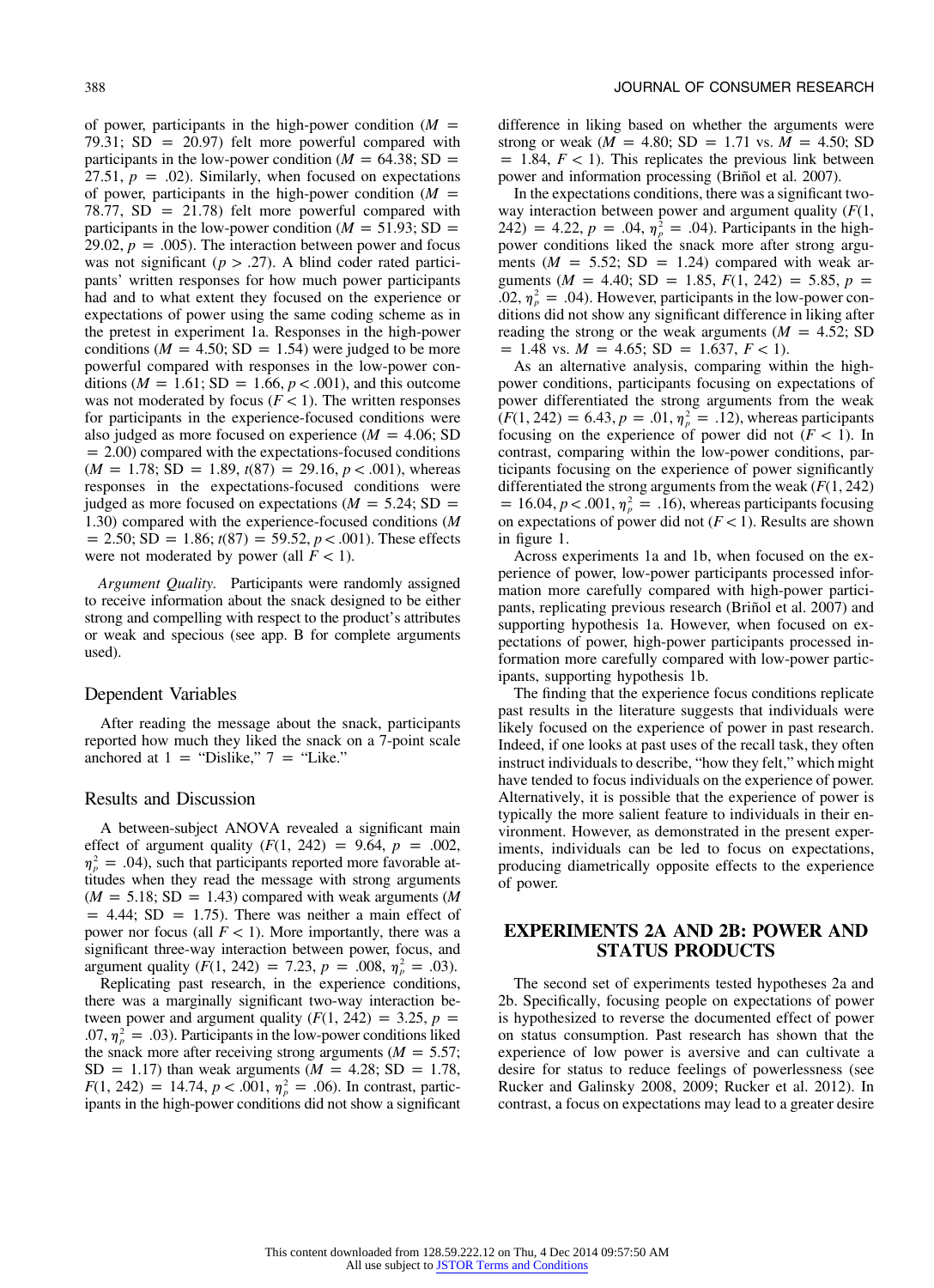

**FIGURE 1**



NOTE.—*A*, Corresponds to experience focused. *B*, Corresponds to expectations focused.

for status among high-power individuals. Experiment 2a tested this hypothesis by inducing power through episodic recall and measuring participants' willingness to pay for status objects, whereas experiment 2b used the imaginedrole manipulation and included both status and nonstatus objects to generalize the results.

# **EXPERIMENT 2A**

# Participants and Design

Seventy-six undergraduate students (33 female) from Northwestern University participated in this lab experiment in exchange for monetary compensation. The design of the study is a 2 (power: high vs. low)  $\times$  2 (focus: experience vs. expectations) between-subject design.

#### Procedure

After arriving at the lab, participants were told that they would take part in a series of unrelated tasks. The first task, which consisted of our manipulations, was represented as examining participants' use of language and choice of words when facing different events and scenarios in life. Next, participants were directed to an ostensibly unrelated task in which they had to evaluate two hypothetical products. Both products were intentionally related to status, and participants' willingness to pay for these products was measured as the dependent variable.

#### Independent Variables

*Power and Focus.* Both power and focus were manipulated through episodic recall, as in experiment 1a.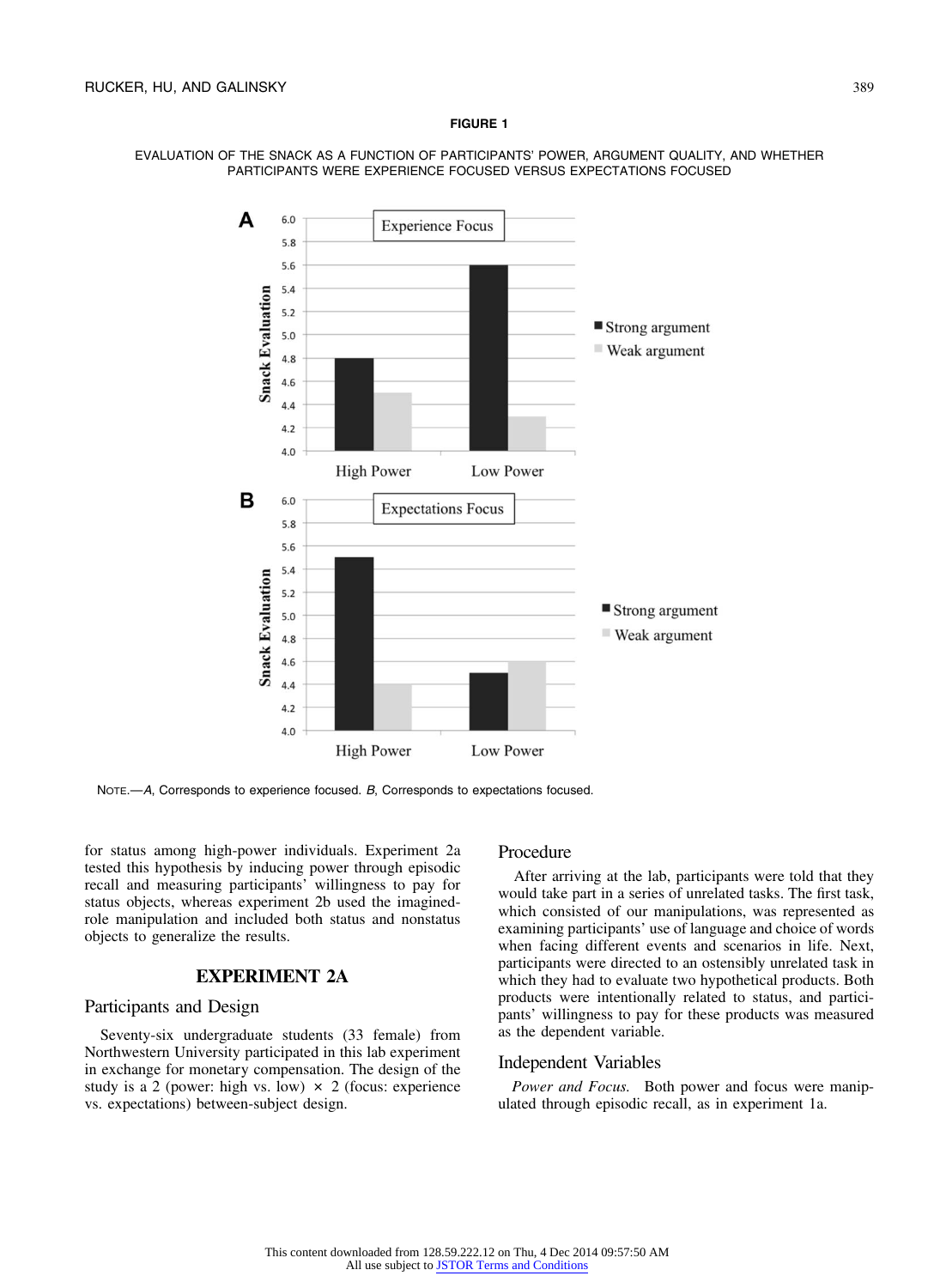#### **FIGURE 2**

PERCENTAGE OF RETAIL PRICE PARTICIPANTS REPORTED BEING WILLING TO PAY AS A FUNCTION OF POWER AND FOCUS



#### Dependent Variables

The stimuli used as status products were an executive pen and a briefcase. Pretesting confirmed that both objects were associated with status among the target population. Participants were shown single-screen ads for each of the two products. Participants indicated below the ad their willingness to pay in the form of an online auction. They responded using a sliding scale where they could choose from 0% of the retail price to 120% of the retail price (see Rucker and Galinsky 2008, 2009). For ease of presentation, we collapsed across the two products and conducted the following analyses based on the composite measure. A repeated measures analysis yielded the same results with no significant differences between the two products  $(F < 1)$ .

#### Results and Discussion

A two-way ANOVA revealed a significant power  $\times$  focus interaction on willingness to pay  $(F(1, 72) = 10.27, p =$ .002,  $\eta_p^2 = .13$ ). When focused on the experience of power, participants in the low-power condition showed a significantly higher willingness to pay  $(M = 60.16; SD = 29.06)$ compared with participants in the high-power condition (*M*  $p = 39.81$ ; SD = 24.80,  $F(1, 72) = 5.66$ ,  $p = .02$ ,  $\eta_p^2 =$ .13). In contrast, when focused on expectations of power, high-power participants showed a significantly greater willingness to pay  $(M = 53.48, SD = 24.59)$  compared with participants in the low-power condition ( $M = 37.40$ , SD = 20.50,  $F(1, 72) = 5.29, p = .03, \eta_p^2 = .12$ .

Comparing within the high-power conditions, participants focusing on expectations showed a marginally significant increase in their willingness to pay compared with participants focusing on the experience  $(F(1, 72) = 2.97, p =$ .09,  $\eta_p^2 = .07$ ). In contrast, within the low-power conditions, participants focusing on the experience showed a significantly greater willingness to pay compared with participants focusing on expectations  $(F(1, 72) = 7.81, p = .01,$  $\eta_p^2 = .18$ ). The results support hypotheses 2a and 2b and are presented in figure 2.

#### **EXPERIMENT 2B**

Experiment 2b manipulated power and focus through the boss-employee imagined-role task. In addition, we experimentally manipulated whether the product featured was associated with status. We expected to replicate the results of experiment 2a for the status product. For the product unassociated with status we did not expect a difference for those focused on the experience of power, replicating prior research (Rucker and Galinsky 2008, 2009). For those focused on expectations of power, we did not have a priori reason to anticipate a difference given that nonstatus products do not have strong associations with the powerful or the powerless.

#### Participants and Design

Three hundred and nine participants (227 female) were recruited from a national online subject pool (eLab) maintained by Northwestern University to participate in an online study in exchange for a chance to win a gift card from a major online retailer. The design of the study was a 2 (power: high vs. low)  $\times$  2 (focus: experience vs. expectations)  $\times$ 2 (brand status: high- vs. non status) between-subject design.

#### Procedure

Participants first completed the manipulation task involving imagined roles that manipulated both power and focus.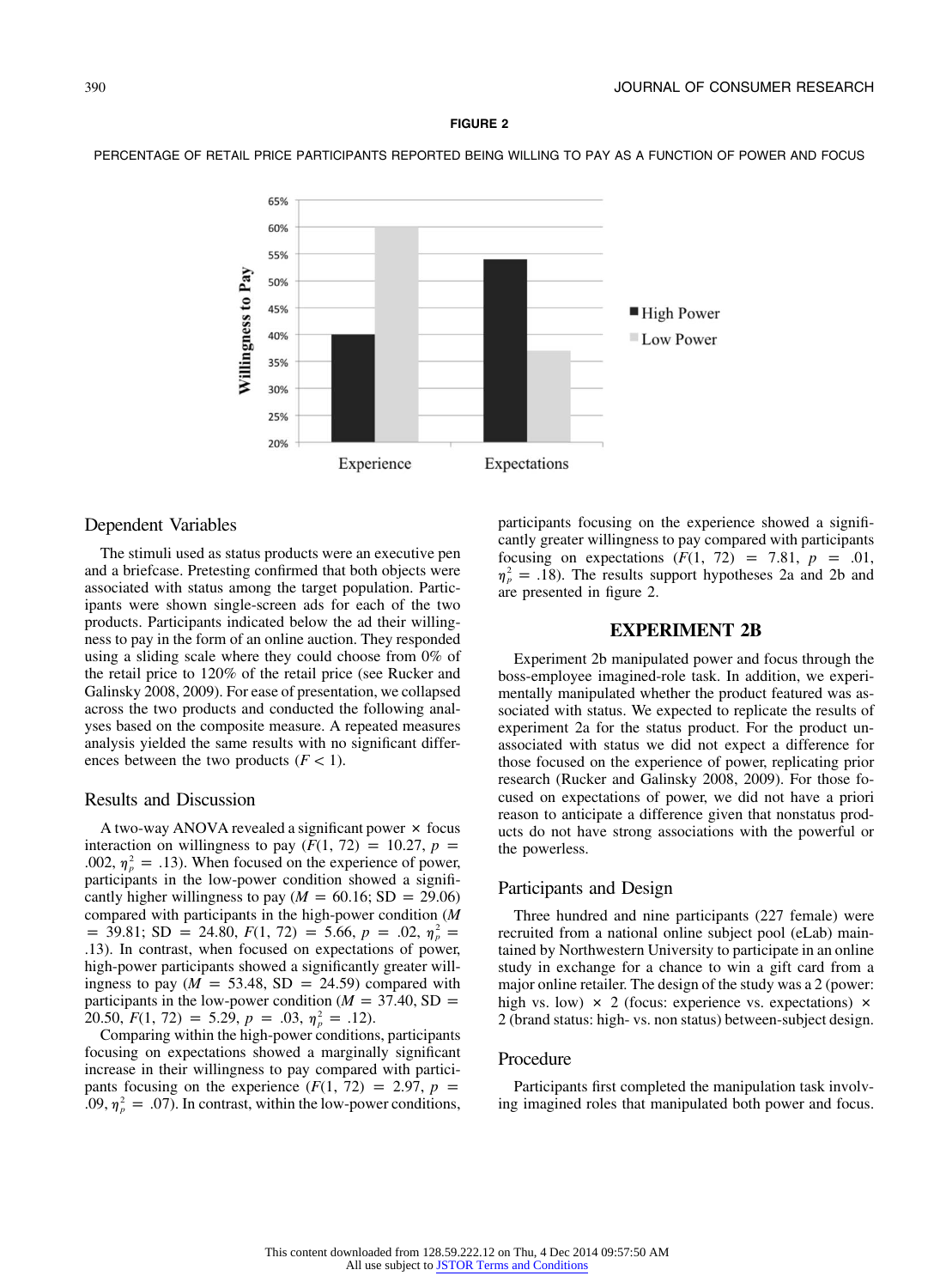After the manipulation task, participants were directed to an ostensibly unrelated task where they were asked about their willingness to pay for either a high-status brand of car (BMW) or a nonstatus brand of car (Toyota).

#### Independent Variables

*Power and Focus.* Both power and focus were manipulated through a task involving imagined roles, as in experiment 1b.

*Brand Status.* Participants were shown a picture of either a BMW or a Toyota. Pretesting  $(N = 36)$  confirmed that BMW was rated higher in status compared with Toyota (*F*(1, 34) = 12.86,  $p = .001$ ,  $\eta_p^2 = .27$ .

#### Dependent Variables

Participants indicated their willingness to pay using a sliding scale where they could choose from 0% of the retail price to 120% of the retail price, as in experiment 2a.

#### Results and Discussion

There was a significant three-way interaction between power, focus, and brand status  $(F(1, 301) = 8.28, p = .004,$  $\eta_p^2 = .03$ ). For participants evaluating a high-status brand (BMW), a significant two-way interaction between power and focus emerged  $(F(1, 301) = 14.02, p < .001, \eta_p^2 =$ .07). Among participants who focused on the experience of power, low-power participants reported a higher willingness to pay for the BMW ( $M = 72.93$ ; SD = 21.32) compared with high-power participants ( $M = 60.15$ ; SD = 28.84,  $F(1, 301) = 6.84, p = .009, \eta_p^2 = .09$ . In contrast, among participants who focused on expectations of power, highpower participants reported a higher willingness to pay for the BMW ( $M = 73.56$ ; SD = 20.16) compared with lowpower participants ( $M = 60.75$ ; SD = 25.85,  $F(1, 301)$  = 7.19,  $p = .008$ ,  $\eta_p^2 = .09$ ).

Within the high-power conditions, participants focused on expectations reported a higher willingness to pay for the BMW compared with participants focused on the experience  $(F(1, 301) = 7.59, p = .007, \eta_p^2 = .08)$ . In contrast, within the low-power conditions, participants focused on expectations reported a lower willingness to pay for the BMW compared with participants focused on the experience (*F*(1, 301) = 6.06,  $p = .02$ ,  $\eta_p^2 = .06$ ; see fig. 3). These results further support hypotheses 2a and 2b.

For participants who evaluated a Toyota, there was no significant interaction between power and focus  $(F < 1)$ . This latter finding suggests that when it comes to a product that is nonstatus, people do not hold strong or salient associations in relation to those with or without power. Of note, participants' overall willingness to pay appeared higher for the nonstatus versus status products, an effect found elsewhere (see Rucker and Galinsky 2008). This main effect may be due to the differential cost of the BMW (i.e., a higher base cost restricts participants' maximum value) or general differences that exist in consumer preferences for nonstatus versus status brands.

# **EXPERIMENT 3: POWER AND ACTION**

According to our perspective, participants' focus associated with power will not always lead to divergent effects on behavior. In the case of power and action, prior research has documented that the experience of power increases action (Galinsky et al. 2003). Furthermore, as our first pretest identified, people expected the powerful to act more than the powerless. Therefore, a focus on the experience versus expectations of power in the form of schemas and scripts should produce similar effects on action (hypothesis 3). This prediction is conceptually important to rule out that a focus on expectations simply reverses the effect of an experience focus. Experiment 3 tested this hypothesis by manipulating power and focus and subsequently having participants participate in a simulated blackjack game in which they had the option to act or not act in the form of taking a card (Galinsky et al. 2003; experiment 1). As the blackjack study was the first paradigm ever reported on the link between power and action, we adopted this already existing measure.

#### Participants and Design

One hundred and fifty-six participants (108 female) were recruited from a national online subject pool (eLab) maintained by Northwestern University to participate in this study in exchange for a chance to win a gift card from a major online retailer. Only participants who indicated familiarity with the rules of blackjack were eligible to participate. The design of the study was a 2 (power: high vs. low)  $\times$  2 (focus: experience vs. expectations) between-subject design.

# Procedure

Participants first completed an episodic recall task that manipulated power and focus. Next, participants were directed to an ostensibly unrelated task where they were asked to take part in a simulated blackjack scenario. Specifically, participants completed the same scenario from Galinsky et al. (2003), in which they were told to imagine being at a blackjack table in Las Vegas. In this simulated game, participants' two cards totaled 16 while the dealer's face up card was a 10. Participants were then asked whether they wanted to hit (i.e., take a card). They made a binary choice between "Yes" and "No."

#### Independent Variables

*Power and Focus.* Both power and focus were manipulated through the episodic recall task used in experiments 1a and 2a.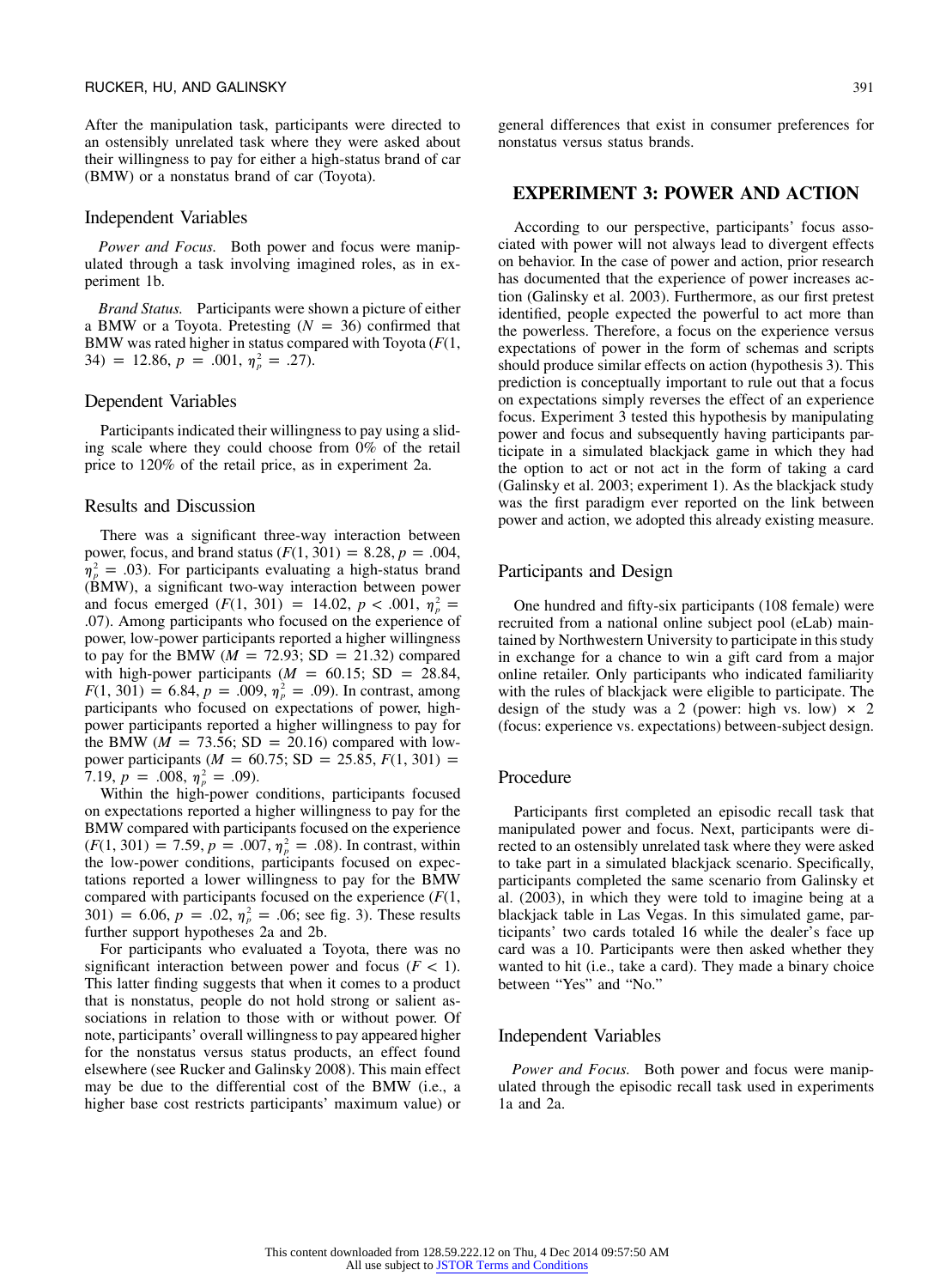**FIGURE 3**



PERCENTAGE OF RETAIL PRICE PARTICIPANTS REPORTED BEING WILLING TO PAY AS A FUNCTION OF POWER AND FOCUS FOR A BMW AND TOYOTA

NOTE.—*A*, Corresponds to BMW. *B*, Corresponds to Toyota.

# Dependent Variable

A "Yes" answer was coded as action (i.e., 1), whereas a "No" was coded as inaction (i.e., 0).

# Results and Discussion

A chi-square test revealed a significant difference in the tendency to take a card between high-power and low-power participants  $(\chi^2(1, N = 156) = 13.55, p < .001)$ . Sixty-six percent (52 out of 79) of high-power participants, regardless of focus, chose to take a card, whereas only 36% (28 out of 77) of low-power participants chose to take a card. More

importantly, this effect held within each focus condition. When focused on the experience of power, 64% (27 out of 42) of high-power participants chose to take a card, while only 41% (16 out of 39) of low-power participants chose to take a card  $(\chi^2(1, N = 81) = 4.39, p = .04)$ . Similarly, when focused on expectations of power, 68% (25 out of 37) of high-power participants chose to take a card, while only 32% (12 out of 38) of low-power participants chose to take a card  $(\chi^2(1, N = 75) = 9.71, p = .002)$ . We also analyzed the results with binary logistic regression and obtained a similar main effect of power ( $p < .001$ ) with no significant interaction between power and focus ( $p = .41$ ) or a main effect of focus ( $p = .69$ ).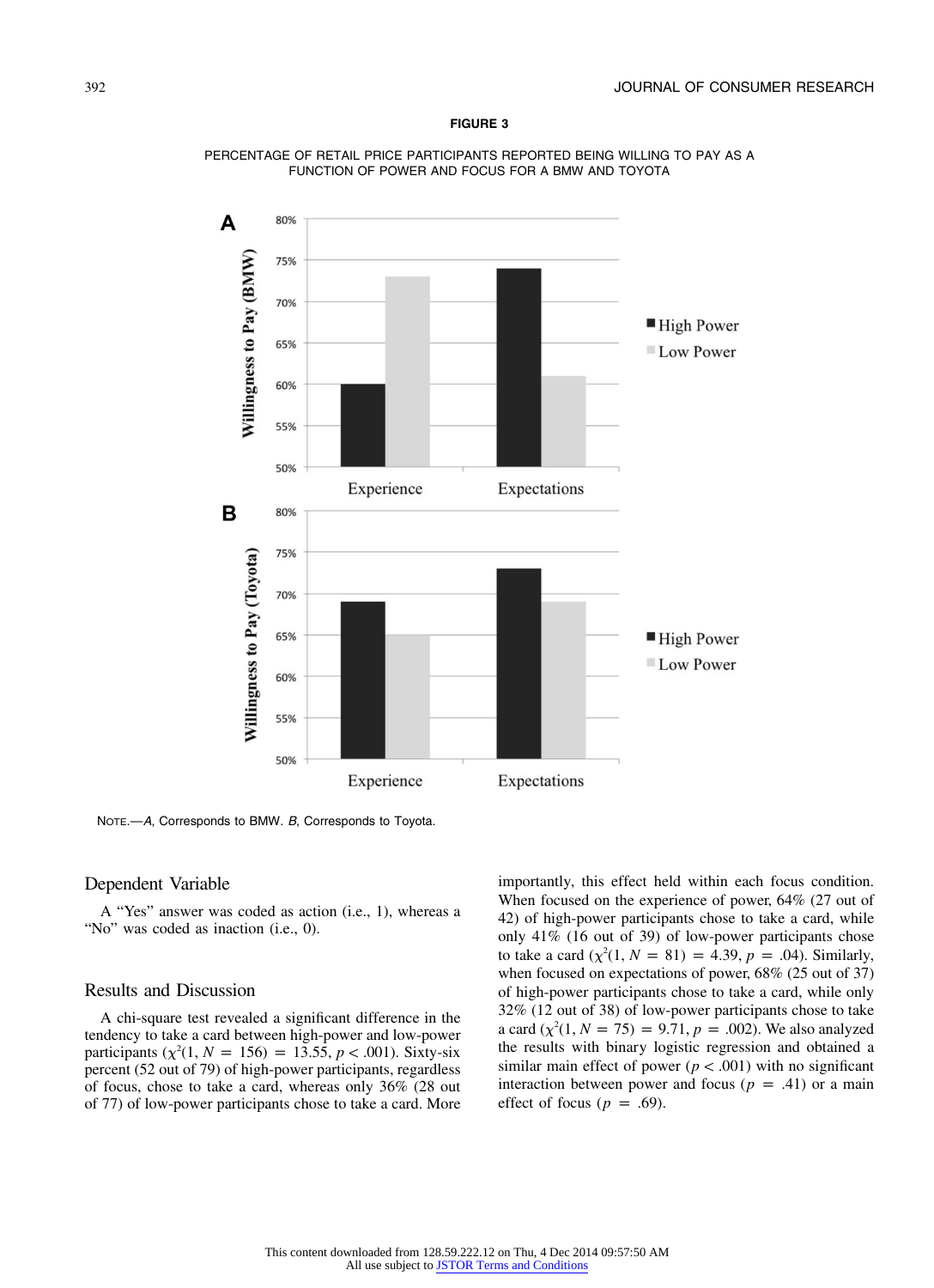#### RUCKER, HU, AND GALINSKY 393

The result of experiment 3 provided additional support for our central hypotheses. Focusing people on expectations does not simply reverse the effect of power found in the experience conditions. Rather, a focus on expectations can lead to effects that are consistent with the experience of power, supporting hypothesis 3. In addition, we replicated this main effect in a separate sample  $(N = 81)$  using the same paradigm, such that we observed a main effect of power  $(p = .001)$  with no significant interaction between power and focus ( $p = .60$ ) or a main effect of focus ( $p = .12$ ).

# **GENERAL DISCUSSION**

The current research introduced a new theoretical perspective for understanding the effects of power in consumer behavior. We began with the observation that power not only affects our internal state of how we feel but is tied to a set of expectations of the behavior appropriate for the role. Consequently, we suggested that a focus on expectations of power can have dramatically different effects from those already found in the literature. For the paradigms of information processing and status consumption, our pretest showed that people expected the powerful to behave in the exact opposite ways as past results on power would suggest. Indeed, our experiments found that when focused on expectations the powerful showed greater depth information processing and a greater attraction to high-status objects than the powerless. However, when focused on the experience of power, these findings reversed, replicating prior research. In addition, consistent with our perspective, focus did not matter in the case of action.

# Contributions of the Present Research

In this work we provide a more nuanced understanding of how power affects consumer behavior as well as contribute to our understanding of the power construct more broadly. With respect to the consumer behavior literature, we have provided boundary conditions to two prior findings. Specifically, low power does not always lead to more information processing or greater status seeking than high power. In fact, when people focus on expectations, the reverse is true: high power increases information processing as well as status seeking. These findings emphasize the importance of understanding the multiple pathways by which states of power can affect consumer behavior.

With respect to the power literature, our work suggests that power researchers need to consider both the role of experience and expectations in their paradigms. A seemingly subtle change in how people construe a power episode—with regard to the experience or the activated expectations—can lead to very divergent outcomes on behavior. This suggests that other effects in the power literature may be highly dependent upon where people's attention is focused at the time of possessing or lacking power. Thus, to truly understand the myriad effects of power on behavior, both the experience power produces, and the expectations it activates, must be considered.

A final contribution of this research is that it offers not only a new theoretical lens to guide future efforts but suggests a practical empirical tool. Specifically, the present research demonstrates the effects of expectations on behavior can be predicted in an a priori fashion by assessing the mental associations or expectations people have tied to power. Thus, future research could examine other associations people have for power as a starting point to generating their hypotheses. For example, states of high power, compared with low power, have been found to lead individuals to spend less money on others (Rucker et al. 2011). Whether creating an expectations focus would moderate this finding can be examined by looking at the expectations that individuals have when it comes to power and spending on others. If people hold the theory that a role of the powerful is to be generous to others, then focusing those in a higher power state or position on their role may lead to more, not less, generous behavior.

#### Future Directions and Limitations

The present article is by no means the final word on the distinction between the experience and expectations related to power. Far from it, there are numerous directions required by future research efforts.

To begin, the present research found strong evidence for the moderating role of expectations, but it did not provide meditational evidence for the process. Future research might accomplish this objective by assessing the accessibility of various schemas after power activation and testing whether schema accessibility mediates the effects of expectations on behavior but not of experience on behavior. For example, according to our perspective, power holders might be more likely to show a stronger activation of the word "status" when paired with the word "self" than low power holders, as this fits with the schema of the powerful. In contrast, when focused on the experience of power, it is not schema accessibility that would matter but people's desire to elevate their power, as shown in prior research (Rucker and Galinsky 2008). Thus, future research could build and complement this work via measured evidence of the process.

On a related point, the present research parsed out a focus on the experience versus expectations of power by manipulating participants' focus. This provided a controlled means to test our causal argument that a focus on the experience versus expectations of power has distinct effects on behavior. Future research could inform us of natural triggers in the environment that lead consumers to focus on the experience or expectations of power. For example, it may be possible to prompt people to focus on expectations in their everyday experience by simply presenting questions such as, "Do you know what others expect of you?" Given that we have documented this phenomenon experimentally, an exciting future direction is to examine when people are naturally more geared to focus on expectations.

Future research should explore variance in the expectations people hold for power. While our pretest suggests that people hold general schemas about how the powerful and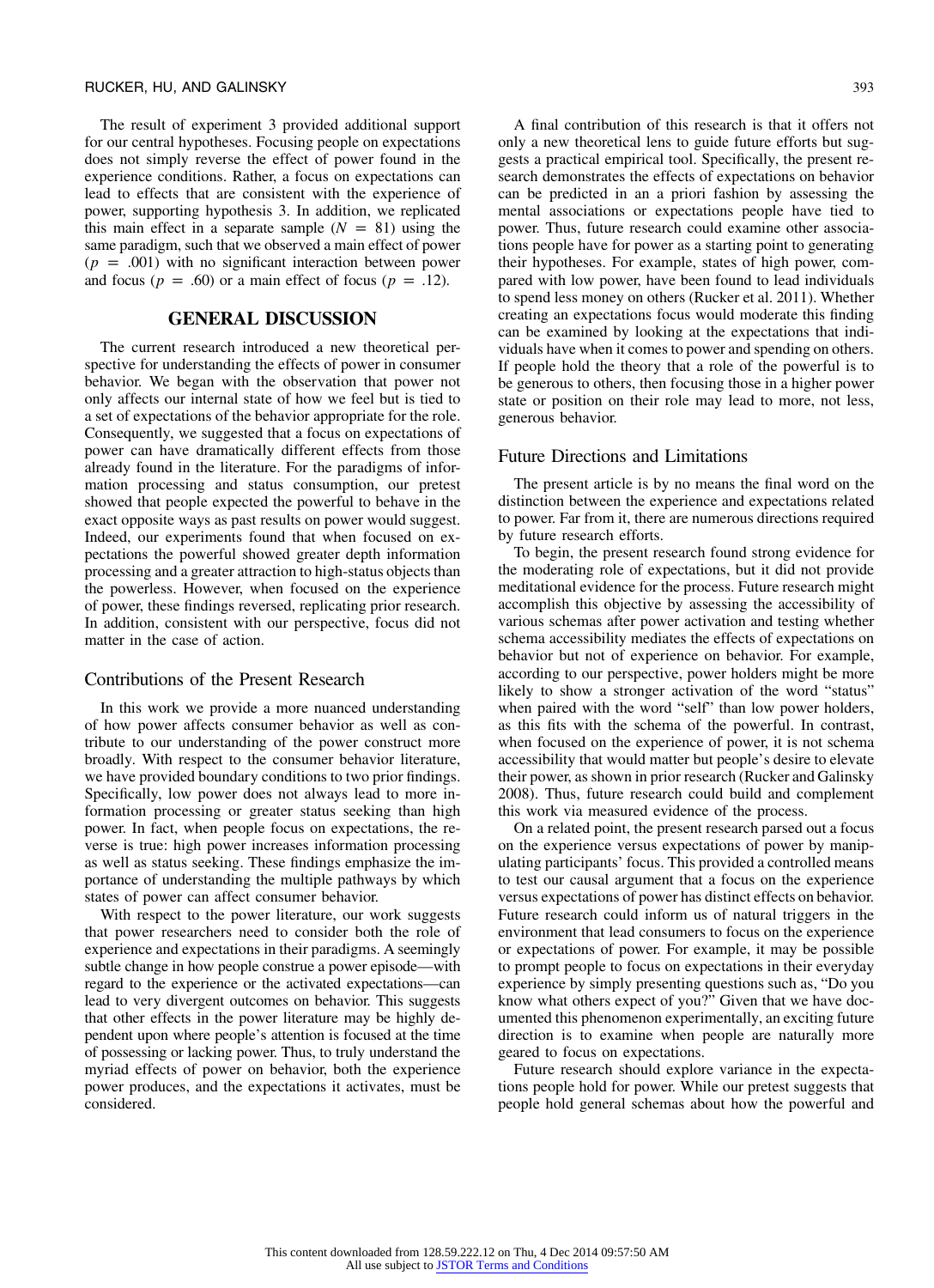powerless should behave, this does not preclude individual variation. Rather, different consumers might have idiosyncratic beliefs. One individual might hold the belief that power means one needs to take pause and consider the situation, whereas another individual may hold the belief that power means one needs to take action. Based on our perspective, a focus on expectations should have different effects for these two individuals. Practically, to the extent one individual constantly observes that his boss does not take time to think about information carefully, he may develop the theory that those in positions of power do not spend a lot of time on tasks. If so, the activation of expectations for power may lead to less information processing for this individual. Relatedly, where the current work suggests people possess schemas that the powerful should act, people may have more specific schemas such as the powerful should act when the situation is important but should allow others to act when the situation is unimportant. This highlights a useful, and perhaps forgotten, need in the power literature—a systematic documentation of the different schemas and scripts people associate with the role.

In a similar vein, it is possible that culture serves as an antecedent to triggering either the experience or expectations of power based on one's cultural background. For instance, individuals immersed in cultures with an interdependent self-construal might be prone to consider the expectations of power. In such cultures, individuals may be more likely to focus on the interpersonal relationship with others and how they ought to act in the presence of others (Markus and Kitayama 1991). In contrast, individuals immersed in cultures with an independent self-construal might be more likely to focus on the experience of power as they focus more on the self in comparison.

Some may wonder whether our findings might be captured by differences in goal priming versus semantic priming explanations (see Förster, Liberman, and Friedman 2007). That is, might an experience focus prime a goal, whereas an expectations focus prime semantic associations? While such a relationship is possible, we do not believe that an expectations focus and an experience focus can be distilled down to goal versus semantic priming. First, one might focus on expectations for reasons separate from priming per se. For instance, one might be given the explicit goal to "Be sure to perform as your role requires you to." Such a request might lead to the increased accessibility of schemas related to the role, but there is now a clear goal to behave in accordance with that role. Similarly, the experience of power may affect behavior without any goal activation. For instance, the experience of power makes one feel more confident (Briñol et al. 2007) and optimistic (Anderson and Galinsky 2006) than the powerless. This can be understood as an experience focus that signals, "everything is under control," but no goal is required to explain it; rather, the experience itself serves as input into one's sense of control. It therefore seems unlikely that the semantic versus goal distinction can explain the totality of the current results, but it remains an interesting distinction for future research.

#### 394 JOURNAL OF CONSUMER RESEARCH

## **CONCLUSION**

Power has been shown to have numerous and far-reaching consequences for consumer behavior. In the present research we have provided evidence that our understanding of the path by which power guides behavior can be substantively enriched by taking into account expectations that accompany having versus lacking power. Indeed, the course that individuals take when occupying a position of power or a position of subordination is not chained to the psychological experience itself but can be significantly altered by expectations tethered to those positions.

# **DATA COLLECTION INFORMATION**

The second author supervised the collection of data for studies 1a and 2a by research assistants at the Marketing and Experimental Economics Lab at Northwestern University during the fall of 2010 and the spring of 2011. The second author managed the collection of data for the pretest and study 1b using Amazon's Mechanical Turk online service from the spring of 2011 to the winter of 2012. The second author managed the collection of data for studies 2b and 3 using a national online subject-pool (eLab) maintained by Northwestern University from the winter of 2013 to the winter of 2014. The second author analyzed these data under the supervision of the first author. We report all manipulations and any data exclusions in the studies. Sample sizes were based on subject availability as well as other unrelated research projects run in conjunction with these experiments. No additional data were added after preliminary data analyses. In some experiments we collected additional measures after the key hypothesis-related measures for exploratory purposes. Discussions of these measures are available from the authors upon request.

# **APPENDIX A**

# **CHEF PROFILES USED IN EXPERIMENT 1A**

#### Weak Profile

Name: Scott Age: 42 Hometown: Houston, TX Type of cooking: Italian

Growing up in a diverse family, Scott has always had a passion for cooking. He started cooking at home around the age of 8. As a teenager, he often helped out at his uncle's restaurant, assigned the task of shelling peas and peeling potatoes. He remembered being fascinated by what went on in the kitchen, as it just seemed such a cool place where everyone worked together to make this lovely stuff and having a laugh while doing it.

With such enthusiasm for the art of cooking, Scott has travelled many countries and has dined in many famous restaurants around the globe. He believes that people work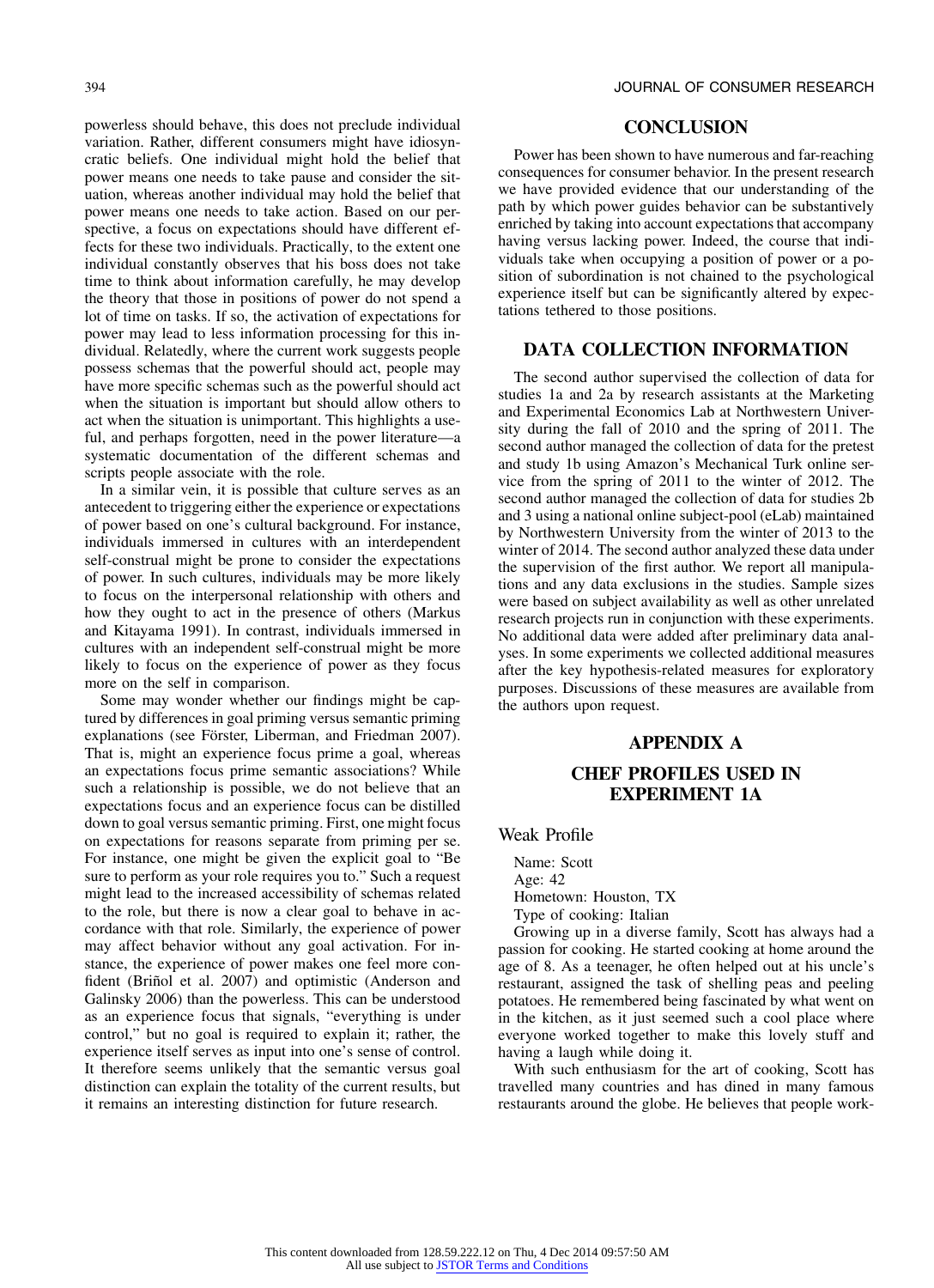ing in restaurants have a big responsibility of providing safe, healthy, and delicious food to customers. For example, restaurants should order supplies from trustworthy vendors and in some cases going directly to the growers for the freshest possible vegetables and fruits. He also believes that communication with staffs and customers is key to a wonderful dining experience. He has had 15 years of experience cooking for family and friends. Scott's famous dishes include PB&J sandwiches and deep fried onion rings. His cooking has attracted many loyal fans around the neighborhood.

Scott believes that he is suitable for this job and is looking forward to meeting the owner of the restaurant.

#### Strong Profile

Name: Mike Age: 40 Hometown: Atlanta, GA Type of cooking: Italian

Mike's cooking career started when his grandmother showed him a brochure about a culinary program at Atlanta Central Community College. He found that culinary school was indeed fun. "Unlike the other schools I had attended, I felt like I was now having fun learning. For me, it was also a creative outlet. I could bring in any recipe I wanted, and the chef instructors would get the ingredients for me to test the recipe," he says enthusiastically.

Professional training has prepared Mike for a wonderful career in culinary arts. He has gained valuable experience while working at restaurants in New York City and Washington, DC. While working as a chef, Mike usually gets to work early in the morning and sets the day's menu with the staff. He is a very responsible person and would constantly meet with the various chefs in the restaurant to discuss menu planning and pairing of entrée, appetizers, and dessert selections. Mike is a very experienced cook. He has attracted loyal fans that would travel hundreds of miles for his famous dish of honey-glazed duck with savoy cabbage and smoked salmon.

Mike feels that he is capable of handling the job as the chef of the new restaurant.

# **APPENDIX B**

# **ARGUMENT QUALITY MANIPULATIONS IN EXPERIMENT 1B (ADAPTED FROM WAN ET AL. 2010)**

#### Strong Argument Condition

*Introducing to You: Lengonia Bites.* Lengonia Bites is a light, golden cube-shaped croquettes snack. It tastes crispy outside and soft and chewy inside, thanks to a special recipe. Using premium quality wheat flour, each piece is prepared with great care following a unique procedure. Lengonia Bites originated from a popular appetizer served at restaurants in some European countries. It goes well with tea, wine, soft drink, spring water, and even salads. By adding fresh ingredients for different tastes, Lengonia Bites offer a variety of flavors including chocolate chip (containing milk chocolate chips with rich flavor), onion spicy (containing dehydrated onions with strong flavor), oatmeal original (mixed with premium rolled oats), and fruit festival (containing fresh sun-dried fruits). The Bites can taste salty, sweet, spicy, cheesy, and rich depending on the flavor type. It brings out a delicious smell when chewing in your mouth. Lengonia Bites provides packs ranging from the pocket-size (5 pieces in a pack) to the family size (80 pieces in a pack). You can always find your favorite ones in your preferred pack size.

"Lengonia Bites," a fun and tasty snack that you will enjoy.

# Weak Argument Condition

*Introducing to You: Lengonia Bites.* Lengonia Bites is a fatty, golden cube-shaped croquettes snack. Following a shared recipe commonly used in the baking food industry, it is made to taste crispy outside and rough inside. Having wheat flour and butter as the major ingredients, each piece of Lengonia Bites is prepared following a common procedure in making baked food such as biscuits and crackers. Lengonia Bites goes well with water. By adding different types of syrups and powders, Lengonia Bites offers a variety of specific flavors including onion spicy (containing spicy onion powder and other flavor additives), oatmeal original (mixed with traces of oats), and fruit festival (chilled in concentrated syrups). It can taste salty and a little tart depending on the specific flavor type. It brings out the smell of these flavors when chewing in your mouth, so you'll probably want to brush afterward. Lengonia Bites provides different pack sizes ranging from the pocket-size (5 pieces in a pack) to the family size (80 pieces in a pack). So you may not be able to always find your favorite ones in the preferred pack size.

"Lengonia Bites," a fun and tasty snack that you will enjoy.

#### **REFERENCES**

- Ames, Daniel R., and Francis J. Flynn (2007), "What Breaks a Leader: The Curvilinear Relation between Assertiveness and Leadership," *Journal of Personality and Social Psychology*, 92 (2), 307.
- Anderson, Cameron, and Adam D. Galinsky (2006), "Power, Optimism, and Risk-Taking," *European Journal of Social Psychology*, 36 (4), 511–36.
- Bargh, John A., Mark Chen, and Lara Burrows (1996), "Automaticity of Social Behavior: Direct Effects of Trait Construct and Stereotype Activation on Action," *Journal of Personality and Social Psychology*, 71 (2), 230–44.
- → Briñol, Pablo, Richard E. Petty, Carmen Valle, Derek D. Rucker, and Alberto Becerra (2007), "The Effects of Message Recipients' Power before and after Persuasion: A Self-Validation Analysis," *Journal of Personality and Social Psychology*, 93 (6), 1040–53.
- Charles, Kerwin Kofi, Erik Hurst, and Nikolai Roussanov (2009),